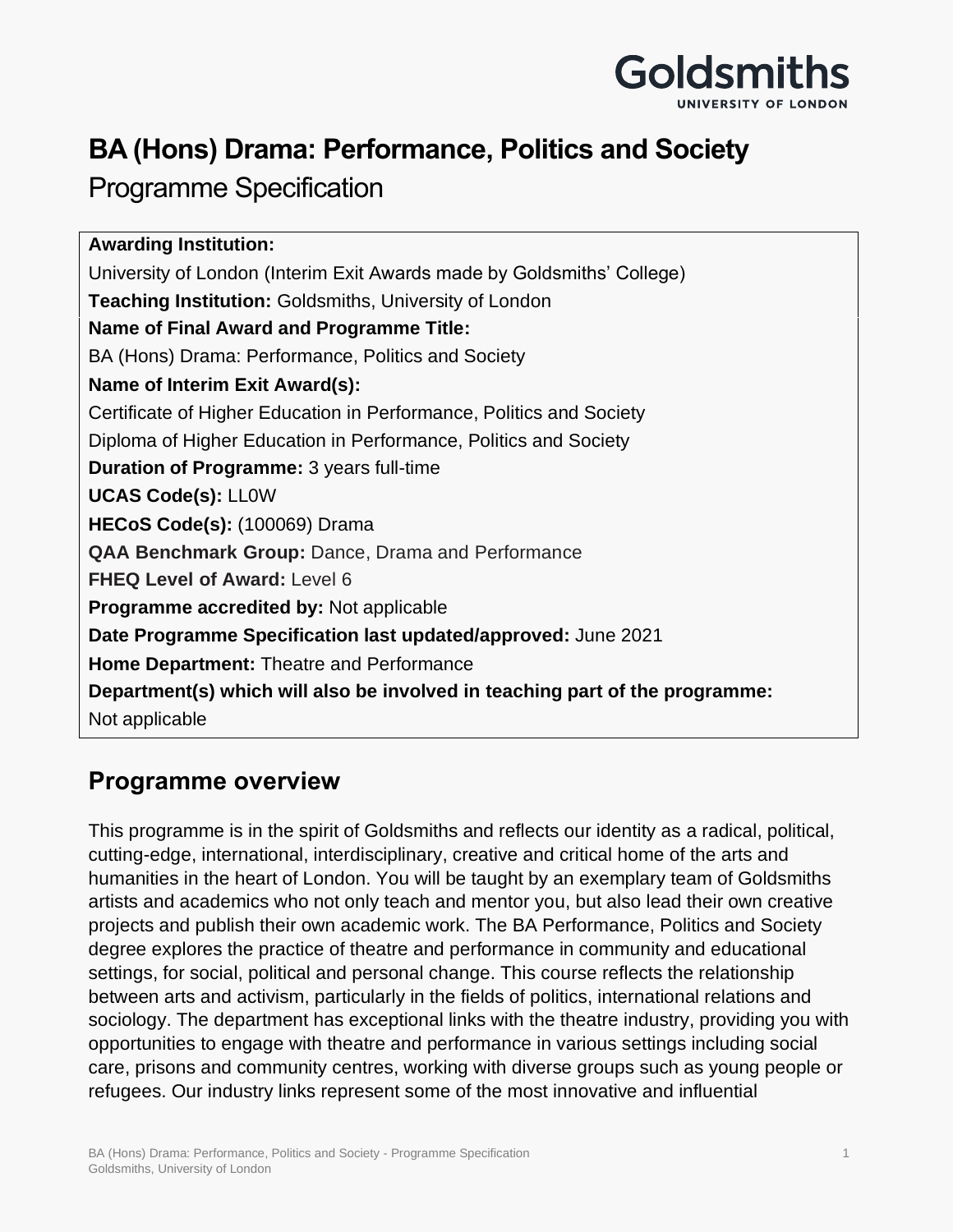

performance practices in the world including: Producing theatres - the Young Vic and Theatre Royal Stratford East; Participatory organisations – Spare Tyre Theatre and Cardboard Citizens; Arts centres - The Albany and Ovalhouse; Touring theatre companies - Graeae and Talawa; and international links - ASSITEJ (the international young people's theatre organisation) and LIFT (London International Festival of Theatre).

### **Programme entry requirements**

Candidates from a wide range of academic and experiential backgrounds are considered and accepted onto the programme. The degree doesn't aim to provide vocational training in acting or professional skills, but rather the opportunity to engage in a broad creative and critical study, exploring the possibilities of theatre making in a wide historical and cultural context to provide transferable skills for a richly diverse array of career choices. This is why we're not looking for performing skills alone but for a range of intellectual, creative, critical and inquisitive qualities when we select candidates for a place.

A majority of students will come through the A2/AS-Level route. The standard offer is BBB at GCE A2-level including a minimum Grade B in English Literature, English Language and Literature, Drama or Theatre Studies, or another humanities, arts or social science discipline. GCE A2-level General Studies is not accepted as one of the three A2-levels.

Other routes include BTEC National/Certificate, European/International Baccalaureate, Scottish Highers, Irish Leaving Certificate, Advanced GNVQ/Vocational A Levels, and Access courses in appropriate areas.

EU Applicants: Applications from EU students are welcomed and all the major European qualifications are accepted.

Overseas (non-EU) applicants: Students from all countries are welcome to apply, and a variety of qualifications for entry can be presented. Each application is considered on its individual merits. For students whose first language is not English, the following minimum IELTS scores or equivalent are required: 6.0 (with a minimum of 6.0 in the written element and no element lower than 5.5).

The degree welcomes Access students who would generally be expected to have followed an Access course in a Humanities, Arts or Social Science subject with components relevant to socially-engaged performance practice. Mature applicants who have been out of education for some time are encouraged to take an approved Access course or one or more A2-levels (including Theatre Studies, Drama or other relevant subject) before entering higher education. Applicants will normally be asked for examples of written work and called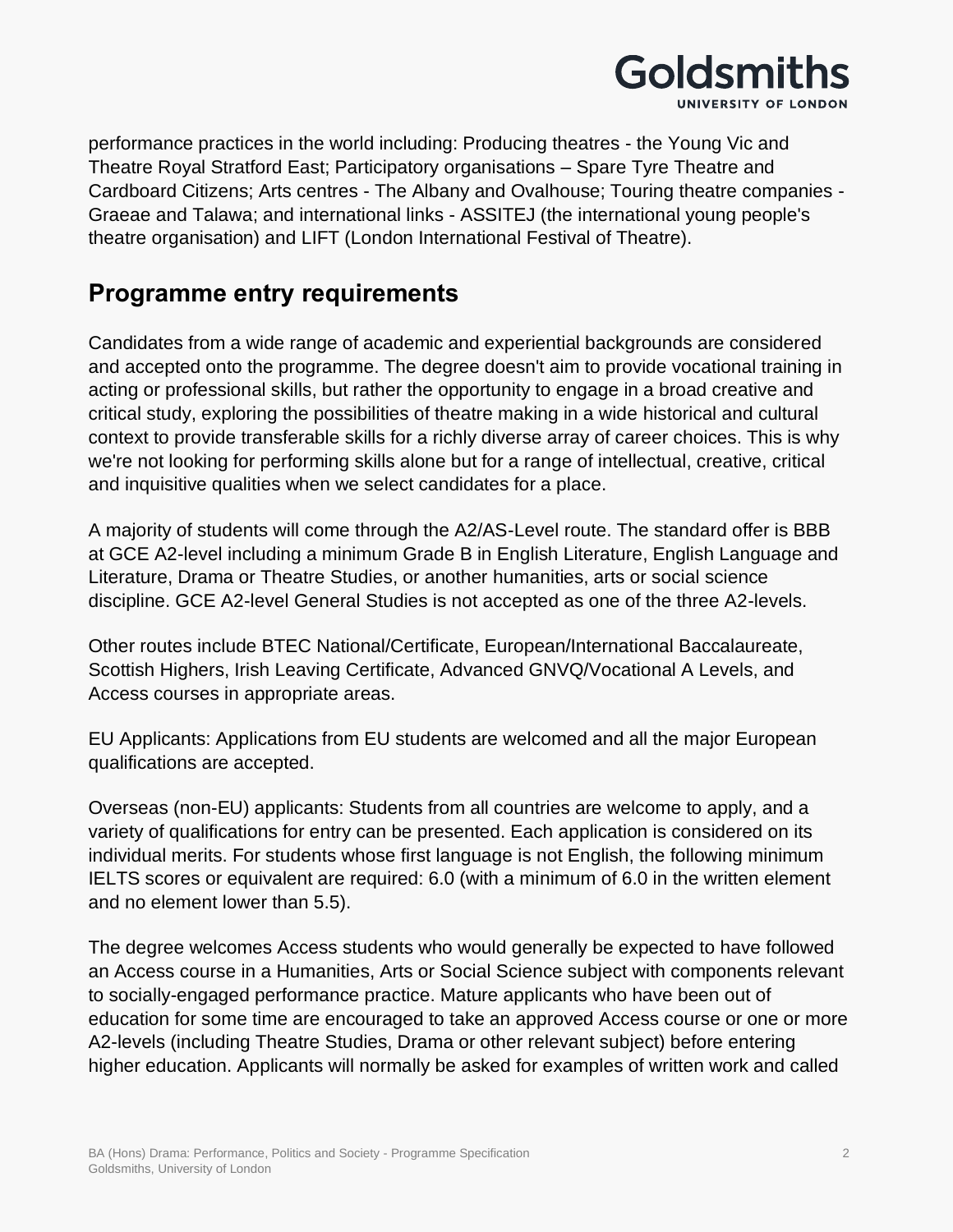

to interview. Other mature students, who may not necessarily possess any of the above entry qualifications may be considered for admission on individual merits.

## **Aims of the programme**

The BA Performance, Politics and Society course will educate and develop you as a critically thinking, creatively articulate, politically informed, socially engaged artist in contemporary theatre and performance. The programme supports students to actively engage with a range of community, social and educational workplaces beyond primarily performance contexts. This offers a broader understanding of the place that performance holds in society and opens up a range of future employment possibilities. This degree also offers an excellent foundation for further academic study, particularly in areas of applied theatre, theatre sociology and art and politics. It provides specific skills in drama and theatre facilitation, as well as creative practice. In addition, it will develop students' aptitude for critical engagement with key theoretical questions about society, culture and politics. By integrating academic skills into the core curriculum, students will complete the degree with excellent oral and written communication, group interaction and management and IT skills. Most importantly, the degree exposes students to professional practice through direct experience of the workplace, international study opportunities and expertise from visiting practitioners. This will allow students to graduate with a portfolio of skills that are directly relevant to future employers.

## **What you will be expected to achieve**

Students successfully completing 120 credits will be awarded a Certificate of Higher Education and will be able to:

| Code           | <b>Learning outcome</b>                      | Taught by the following module(s)    |
|----------------|----------------------------------------------|--------------------------------------|
| A <sub>1</sub> | Demonstrate a basic understanding and        | Critical Dialogues B; Theatre Making |
|                | practical application of forms, practices,   | 1;                                   |
|                | traditions and histories of socially-        |                                      |
|                | engaged theatre and performance              |                                      |
| A2             | Demonstrate a basic understanding and        | <b>Critical Dialogues B</b>          |
|                | practical application of the work of key     |                                      |
|                | applied theatre practitioners and theorists  |                                      |
|                | and their cultural, political and historical |                                      |
|                | contexts                                     |                                      |

### **Knowledge and understanding**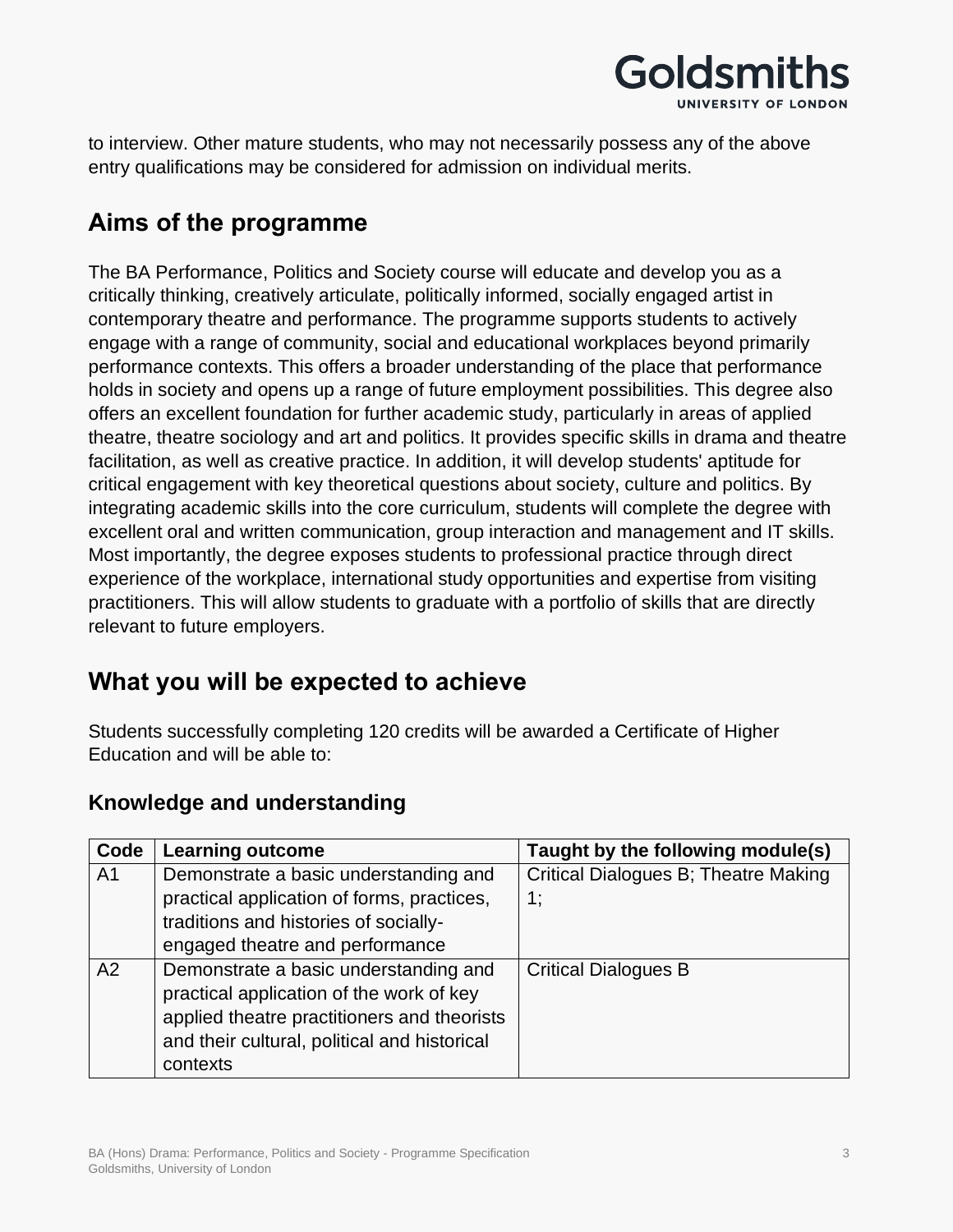# Goldsmiths

UNIVERSITY OF LONDON

| Code           | <b>Learning outcome</b>                    | Taught by the following module(s)    |
|----------------|--------------------------------------------|--------------------------------------|
| A3             | Demonstrate a basic understanding and      | Critical Dialogues B; Theatre Making |
|                | practical application of the key           | 1; Processes of Performance A & B;   |
|                | components of socially-engaged and         | Introduction to Dramaturgy;          |
|                | community performance and the              |                                      |
|                | processes by which it is created and       |                                      |
|                | realised.                                  |                                      |
| A <sub>4</sub> | Demonstrate a basic understanding and      | Processes of Performance A & B;      |
|                | practical application of a range of texts, | Introduction to Dramaturgy;          |
|                | recorded performances, archival            |                                      |
|                | materials and social artefacts, and        |                                      |
|                | methods for incorporating or responding    |                                      |
|                | to these materials through the creation of |                                      |
|                | new work                                   |                                      |
| A <sub>5</sub> | Demonstrate a basic understanding and      | Processes of Performance A & B;      |
|                | practical application of group and         | Introduction to Dramaturgy;          |
|                | collective processes and the variety of    | Scenography; Theatre Making 1;       |
|                | skills necessary to the realisation and/or |                                      |
|                | facilitation of performance                |                                      |
| A <sub>6</sub> | Demonstrate a basic understanding and      | All BA modules                       |
|                | practical application of the interplay     |                                      |
|                | between practice and theory within the     |                                      |
|                | fields of applied theatre, community       |                                      |
|                | theatre and activist performance           |                                      |

## **Cognitive and thinking skills**

| Code      | <b>Learning outcome</b>                        | Taught by the following module(s)   |
|-----------|------------------------------------------------|-------------------------------------|
| <b>B1</b> | Formulate and apply plans for simple           | Processes of Performance A & B;     |
|           | projects both independently and within         | Introduction to Dramaturgy;         |
|           | groups, selecting the most effective           | Scenography; Theatre Making 1;      |
|           | methods to achieve the desired outcome         |                                     |
| <b>B2</b> | Describe, interpret and evaluate               | Critical Dialogues A and B; Theatre |
|           | performance texts, production techniques       | Making 1;                           |
|           | and disciplines and performance events         |                                     |
|           | at a basic level, and engage creatively        |                                     |
|           | with a range of critical and theoretical       |                                     |
|           | perspectives                                   |                                     |
| <b>B3</b> | Identify and interpret critically the cultural | Critical Dialogues A and B; Theatre |
|           | and political frameworks that surround         | Making 1;                           |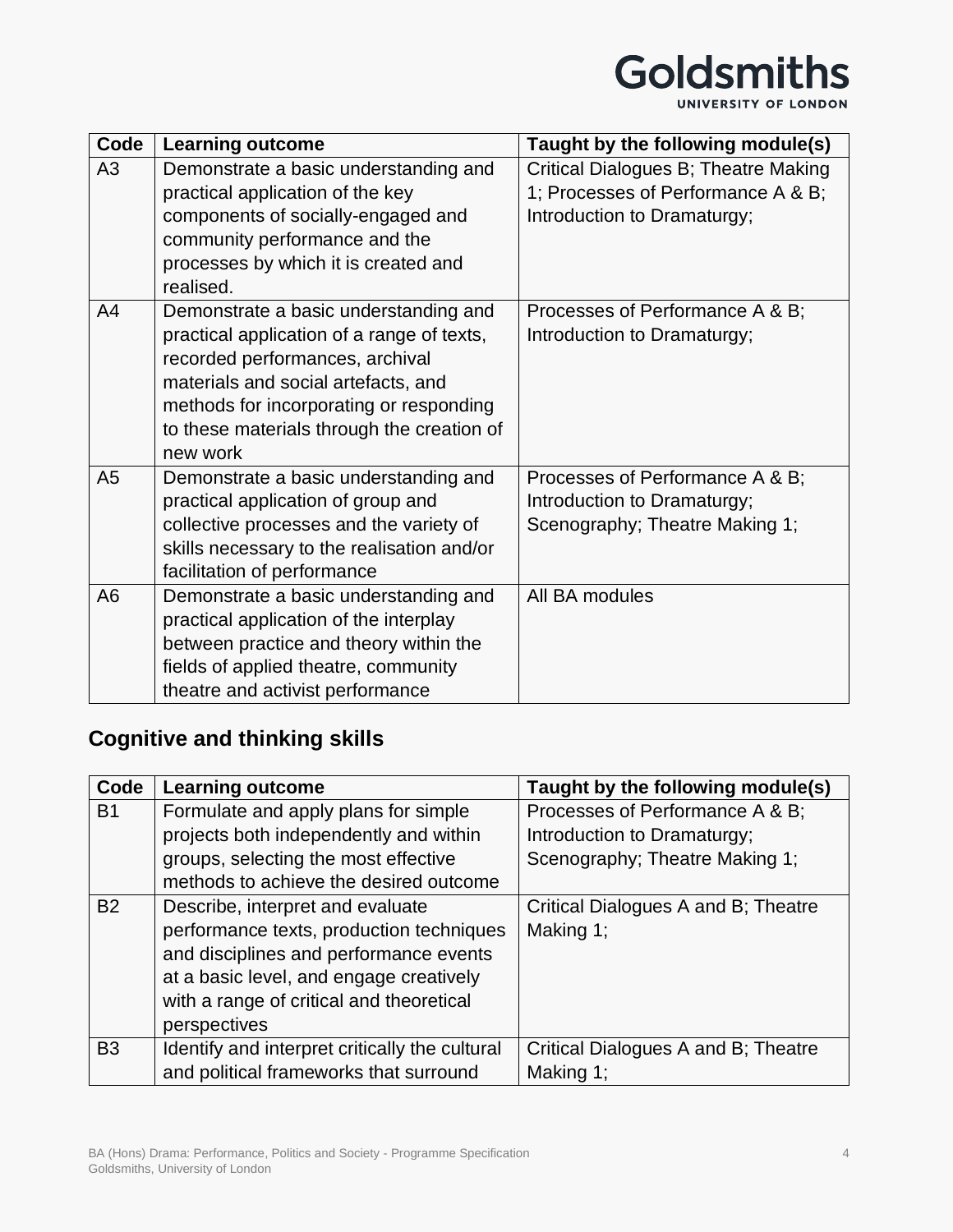

| Code      | Learning outcome                                                                                   | Taught by the following module(s)                                                   |
|-----------|----------------------------------------------------------------------------------------------------|-------------------------------------------------------------------------------------|
|           | performance events and on which these                                                              |                                                                                     |
|           | events impinge at a basic level                                                                    |                                                                                     |
| <b>B4</b> | Satisfactorily articulate informed critical<br>responses to their own and others'<br>creative work | Processes of Performance A & B;<br>Introduction to Dramaturgy; Theatre<br>Making 1; |

## **Subject specific skills and professional behaviours and attitudes**

| Code           | <b>Learning outcome</b>                      | Taught by the following module(s)     |
|----------------|----------------------------------------------|---------------------------------------|
| C <sub>1</sub> | Engage creatively and critically with the    | Critical Dialogues A and B;           |
|                | possibilities for performance implied by a   | Introduction to Dramaturgy;           |
|                | text or other relevant source and, as        | Scenography; Theatre Making 1;        |
|                | appropriate, to realise these sources at a   |                                       |
|                | basic level through design and practice      |                                       |
| C <sub>2</sub> | Engage creatively and critically with the    | Processes of Performance A & B;       |
|                | skills and processes of production,          | Introduction to Dramaturgy;           |
|                | development and facilitation by which        | Scenography; Theatre Making 1;        |
|                | applied performance is created, and have     |                                       |
|                | an ability to select, refine and apply these |                                       |
|                | in practice at a basic level                 |                                       |
| C <sub>3</sub> | Engage creatively and critically with        | Processes of Performance A & B;       |
|                | the creation, facilitation and/or            | Scenography; Theatre Making 1;        |
|                | production of performance through a          |                                       |
|                | basic understanding of appropriate           |                                       |
|                | performance vocabularies, techniques,        |                                       |
|                | crafts, structures and working methods       |                                       |
| C <sub>4</sub> | Engage creatively and critically in          | Critical Dialogues A and B; Theatre   |
|                | appropriate independent research at a        | Making 1; Introduction to Dramaturgy; |
|                | basic level, whether investigating past      |                                       |
|                | or present performance practices and         |                                       |
|                | social/political issues, or as part of the   |                                       |
|                | process of creating new practices            |                                       |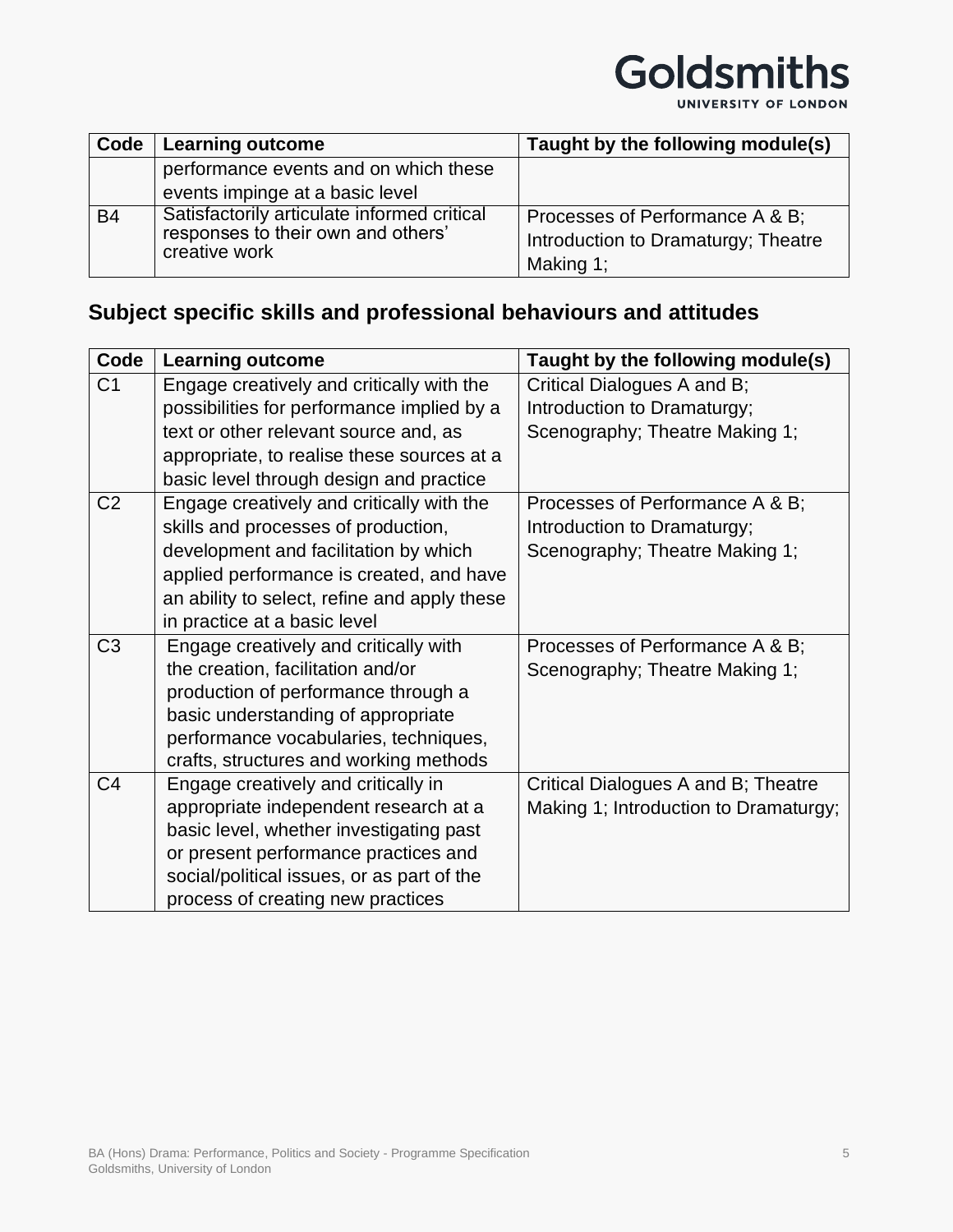

### **Transferable skills**

| Code           | <b>Learning outcome</b>                      | Taught by the following module(s) |
|----------------|----------------------------------------------|-----------------------------------|
| D <sub>1</sub> | Apply critical and analytical skills in      | All BA modules                    |
|                | developing ideas, collecting evidence and    |                                   |
|                | constructing arguments and possess the       |                                   |
|                | capacity to evaluate and present these in    |                                   |
|                | a range of ways at a basic level             |                                   |
| D <sub>2</sub> | Analyse and critically examine and           | Critical Dialogues A and B        |
|                | evaluate forms of discourse and their        |                                   |
|                | effects on representation in the arts,       |                                   |
|                | media, politics and public life at a basic   |                                   |
|                | level                                        |                                   |
| D <sub>3</sub> | Work creatively and imaginatively in a       | Processes of Performance A & B    |
|                | group and have the basic creative skills     |                                   |
|                | needed for the realisation of practice-      |                                   |
|                | based work                                   |                                   |
| D <sub>4</sub> | Have the basic skills to manage personal     | All BA modules                    |
|                | workloads efficiently and effectively, meet  |                                   |
|                | deadlines, and negotiate and pursue          |                                   |
|                | goals with others                            |                                   |
| D <sub>5</sub> | Have the basic skills to manage              | All BA modules                    |
|                | constructively and effectively creative,     |                                   |
|                | personal and interpersonal issues            |                                   |
| D <sub>6</sub> | Have the basic skills to utilise information | All BA modules                    |
|                | retrieval skills needed to gather, sift,     |                                   |
|                | synthesise and organise material             |                                   |
|                | independently and to critically evaluate its |                                   |
|                | significance                                 |                                   |
| D7             | Demonstrate appropriate information          | All BA modules                    |
|                | technology skills, and a basic awareness     |                                   |
|                | of their application and potential within    |                                   |
|                | the fields of applied, socially-engaged      |                                   |
|                | and political performance practices          |                                   |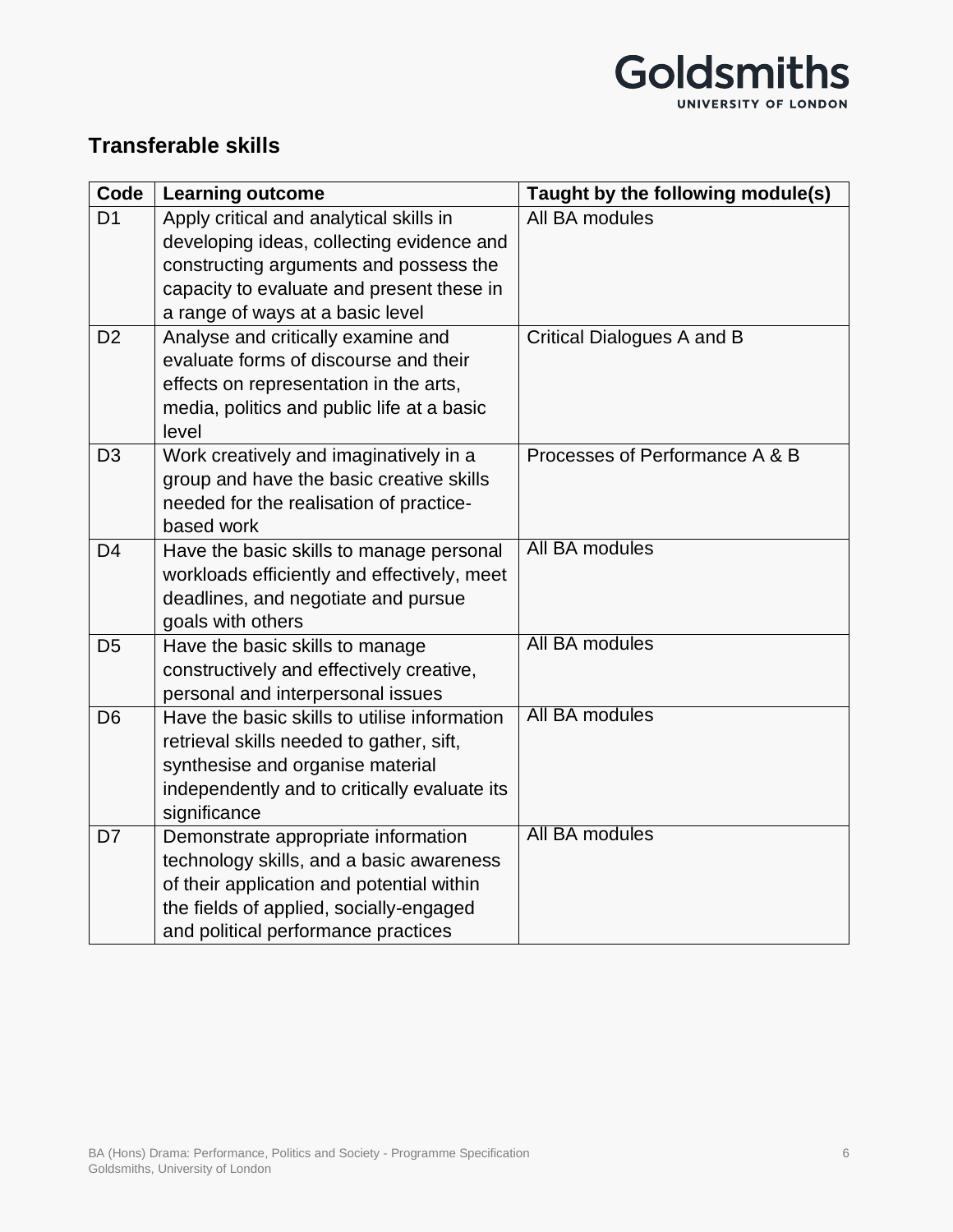

Students successfully completing 240 credits will be awarded a Diploma in Higher Education and will be able to:

### **Knowledge and understanding**

| Code           | <b>Learning outcome</b>                      | Taught by the following module(s)         |
|----------------|----------------------------------------------|-------------------------------------------|
| A <sub>1</sub> | Demonstrate a good understanding and         | Critical Dialogues A and B; Theatre       |
|                | practical application of forms, practices,   | Making 1; Modernisms and                  |
|                | traditions and histories of socially-        | Postmodernity A & B; Elements of          |
|                | engaged theatre and performance              | Theatre History; Questions of             |
|                |                                              | Performance; Contexts of Practice;        |
|                |                                              | Creativity and Culture B;                 |
| A2             | Demonstrate a good understanding and         | Critical Dialogues B; Modernisms and      |
|                | practical application of the work of key     | Postmodernity B; History; Contexts of     |
|                | applied theatre practitioners and theorists  | Practice; Creativity and Culture A&B      |
|                | and their cultural, political and historical | Culture and Performance A and B;          |
|                | contexts                                     | Processes of Performance A & B;           |
| A3             | Demonstrate a good understanding and         | Critical Dialogues B; Theatre Making      |
|                | practical application of the key             | 1; Modernisms and Postmodernity B;        |
|                | components of socially-engaged and           | Elements of Theatre History;              |
|                | community performance and the                | <b>Questions of Performance; Contexts</b> |
|                | processes by which it is created and         | of Practice; Creativity and Culture       |
|                | realised.                                    | A&B Processes of Performance A &          |
|                |                                              | B; Introduction to Dramaturgy;            |
| A4             | Demonstrate a good understanding and         | Processes of Performance A & B;           |
|                | practical application of a range of texts,   | Elements of Theatre History;              |
|                | recorded performances, archival              | Introduction to Dramaturgy;               |
|                | materials and social artefacts, and          |                                           |
|                | methods for incorporating or responding      |                                           |
|                | to these materials through the creation of   |                                           |
|                | new work                                     |                                           |
| A <sub>5</sub> | Demonstrate a good understanding and         | Processes of Performance A & B;           |
|                | practical application of group and           | Introduction to Dramaturgy;               |
|                | collective processes and the variety of      | Scenography; Theatre Making 1;            |
|                | skills necessary to the realisation and/or   | Contexts of Practice; Creativity and      |
|                | facilitation of performance                  | Culture B;                                |
| A <sub>6</sub> | Demonstrate a good understanding and         | All BA modules                            |
|                | practical application of the interplay       |                                           |
|                | between practice and theory within the       |                                           |
|                | fields of applied theatre, community         |                                           |
|                | theatre and activist performance             |                                           |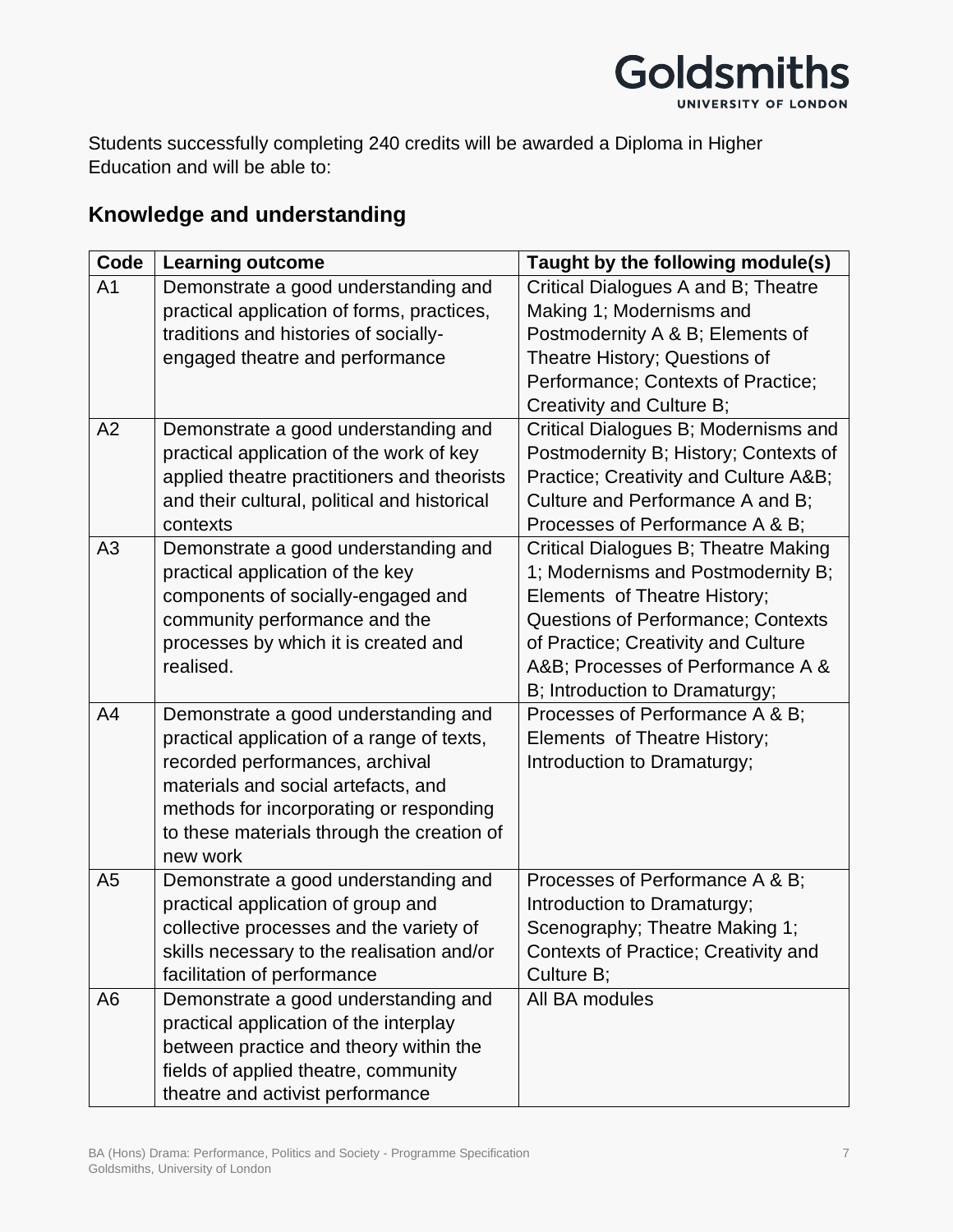

### **Cognitive and thinking skills**

| Code           | <b>Learning outcome</b>                        | Taught by the following module(s)      |
|----------------|------------------------------------------------|----------------------------------------|
| <b>B1</b>      | Formulate and apply plans for projects         | Processes of Performance A & B;        |
|                | with some elements of complexity, both         | Introduction to Dramaturgy;            |
|                | independently and within groups,               | Scenography; Theatre Making 1;         |
|                | selecting the most effective methods to        |                                        |
|                | achieve the desired outcome                    |                                        |
| <b>B2</b>      | Describe, interpret and evaluate               | Critical Dialogues A and B; Theatre    |
|                | performance texts, production techniques       | Making 1; Modernisms and               |
|                | and disciplines and performance events         | Postmodernity A & B; Elements of       |
|                | with growing sensitivity, and engage           | Theatre History; Contexts of Practice; |
|                | creatively with a range of critical and        | Processes of Performance A & B;        |
|                | theoretical perspectives                       |                                        |
| B <sub>3</sub> | Identify and interpret critically the cultural | Critical Dialogues A and B; Theatre    |
|                | and political frameworks that surround         | Making 1; Modernisms and               |
|                | performance events and on which these          | Postmodernity A & B; Elements of       |
|                | events impinge at a good level                 | Theatre History; Questions of          |
|                |                                                | Performance; Creativity and Culture    |
|                |                                                | A; Culture and Performance A and B;    |
| <b>B4</b>      | Articulate informed critical responses to      | Processes of Performance A & B;        |
|                | their own and others' creative work at a       | Introduction to Dramaturgy; Theatre    |
|                | good level                                     | Making 1; Contexts of Practice;        |

## **Subject specific skills and professional behaviours and attitudes**

| Code           | <b>Learning outcome</b>                      | Taught by the following module(s)     |
|----------------|----------------------------------------------|---------------------------------------|
| C <sub>1</sub> | Engage creatively and critically with the    | Critical Dialogues A and B;           |
|                | possibilities for performance implied by a   | Introduction to Dramaturgy;           |
|                | text or other relevant source and, as        | Scenography; Theatre Making 1;        |
|                | appropriate, to realise these sources with   | Modernisms and Postmodernity A &      |
|                | growing sensitivity through design and       | B; Elements of Theatre History;       |
|                | practice                                     | Processes of Performance A & B        |
| C <sub>2</sub> | Engage creatively and critically with the    | Processes of Performance A & B;       |
|                | skills and processes of production,          | Introduction to Dramaturgy;           |
|                | development and facilitation by which        | Scenography; Theatre Making 1;        |
|                | applied performance is created, and have     | <b>Creativity and Culture A&amp;B</b> |
|                | an ability to select, refine and apply these |                                       |
|                | in practiceat a good level                   |                                       |
| C <sub>3</sub> | Engage creatively and critically with        | Processes of Performance A & B;       |
|                | the creation, facilitation and/or            | Scenography; Theatre Making 1;        |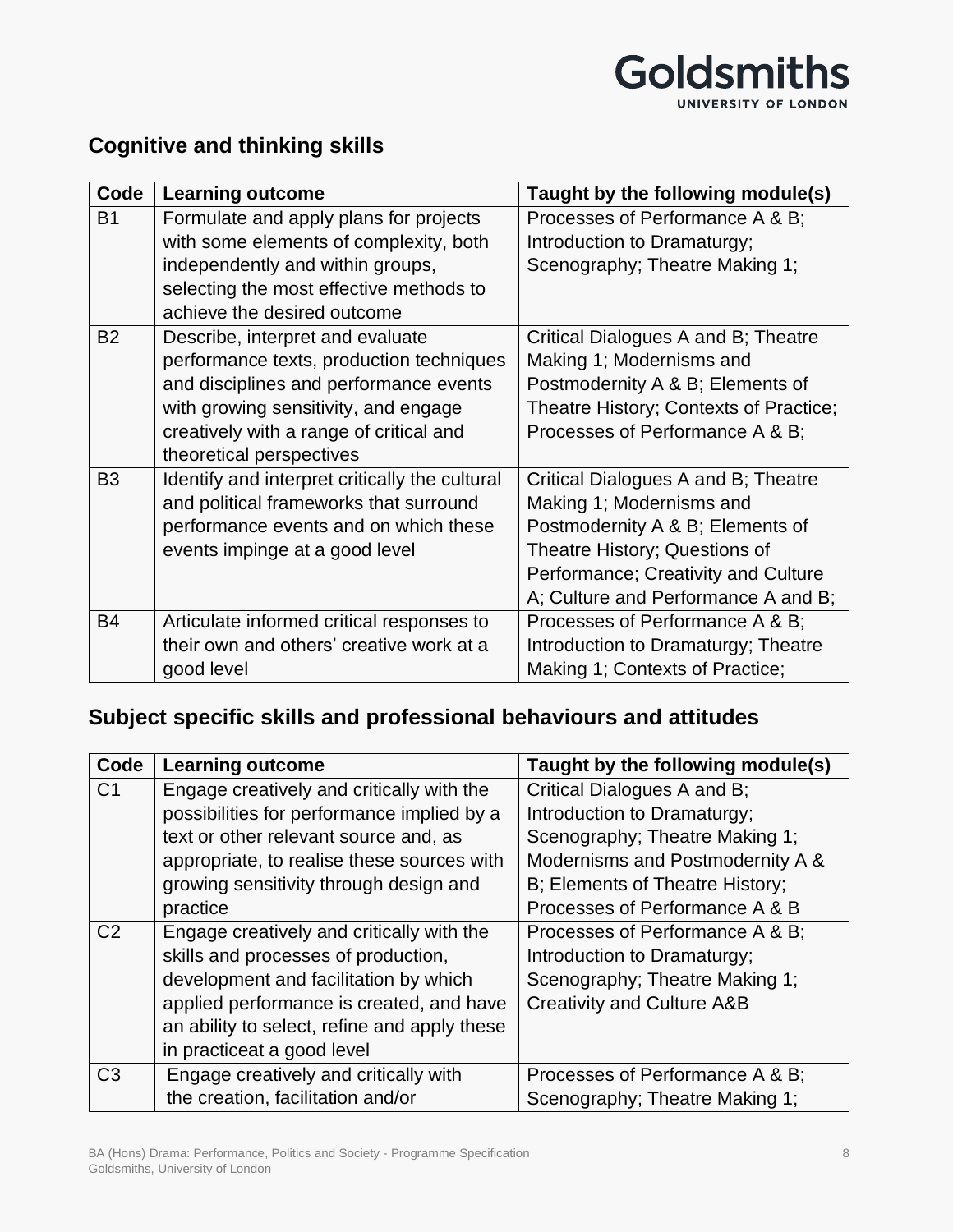

| Code           | <b>Learning outcome</b>                    | Taught by the following module(s)      |
|----------------|--------------------------------------------|----------------------------------------|
|                | Production of performance through a        | Questions of Performance; Contexts     |
|                | good understanding of appropriate          | of Practice; Creativity and Culture B  |
|                | performance vocabularies, techniques,      |                                        |
|                | crafts, structures and working methods     |                                        |
| C <sub>4</sub> | Engage creatively and critically in        | Critical Dialogues A and B; Theatre    |
|                | appropriate independent research at a      | Making 1; Modernisms and               |
|                | good level, whether investigating past     | Postmodernity A & B; Elements of       |
|                | or present performance practices and       | Theatre History; Contexts of Practice; |
|                | social/political issues, or as part of the | Processes of Performance A & B;        |
|                | process of creating new practices          | Introduction to Dramaturgy             |

### **Transferable skills**

| Code           | <b>Learning outcome</b>                      | Taught by the following module(s)    |
|----------------|----------------------------------------------|--------------------------------------|
| D <sub>1</sub> | Apply critical and analytical skills in      | All BA modules                       |
|                | developing ideas, collecting evidence and    |                                      |
|                | constructing arguments and possess the       |                                      |
|                | capacity to evaluate and present these in    |                                      |
|                | a range of ways at a good level              |                                      |
| D <sub>2</sub> | Analyse and critically examine and           | Critical Dialogues A and B;          |
|                | evaluate forms of discourse and their        | Modernisms and Postmodernity A &     |
|                | effects on representation in the arts,       | B; Elements of Theatre History;      |
|                | media, politics and public life at a good    | Questions of Performance; Creativity |
|                | level                                        | and Culture A                        |
| D <sub>3</sub> | Work creatively and imaginatively in a       | Processes of Performance A & B;      |
|                | group and have a good level of creative      | Theatre Making 1; Creativity &       |
|                | skills needed for the realisation of         | Culture A & B.                       |
|                | practice-based work                          |                                      |
| D <sub>4</sub> | Have good skills to manage personal          | All BA modules                       |
|                | workloads efficiently and effectively, meet  |                                      |
|                | deadlines, and negotiate and pursue          |                                      |
|                | goals with others                            | All BA modules                       |
| D <sub>5</sub> | Have good skills to manage                   |                                      |
|                | constructively and effectively creative,     |                                      |
|                | personal and interpersonal issues            |                                      |
| D <sub>6</sub> | Have good skills to utilise information      | All BA modules                       |
|                | retrieval skills needed to gather, sift,     |                                      |
|                | synthesise and organise material             |                                      |
|                | independently and to critically evaluate its |                                      |
|                | significance                                 |                                      |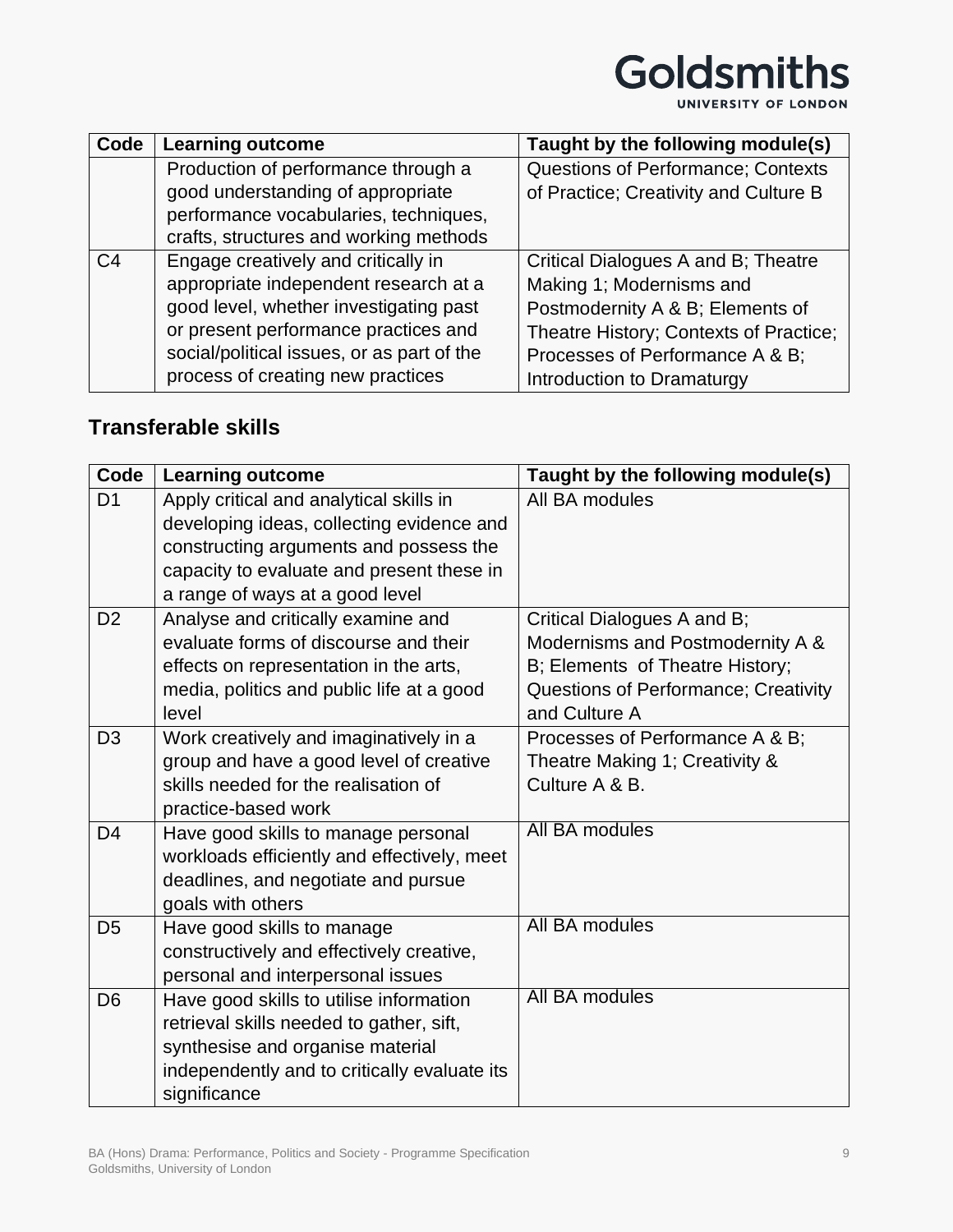

UNIVERSITY OF LONDON

| Code           | <b>Learning outcome</b>                   | Taught by the following module(s) |
|----------------|-------------------------------------------|-----------------------------------|
| D <sub>7</sub> | Demonstrate appropriate information       | All BA modules                    |
|                | technology skills, and a good awareness   |                                   |
|                | of their application and potential within |                                   |
|                | the fields of applied, socially-engaged   |                                   |
|                | and political performance practices       |                                   |

Students successfully completing the BA (Hons) Drama: Performance, Politics and Society will be able to:

### **Knowledge and understanding**

| Code           | <b>Learning outcome</b>                                                                                                                                                                                                                                    | Taught by the following module(s)                                                                                                                                                                                                                                                                                                                                                        |
|----------------|------------------------------------------------------------------------------------------------------------------------------------------------------------------------------------------------------------------------------------------------------------|------------------------------------------------------------------------------------------------------------------------------------------------------------------------------------------------------------------------------------------------------------------------------------------------------------------------------------------------------------------------------------------|
| A <sub>1</sub> | Demonstrate understanding and practical<br>application of the work of key applied<br>theatre practitioners and theorists and<br>their cultural, political and historical<br>contexts                                                                       | Critical Dialogues A and B; Theatre<br>Making 1; Modernisms and<br>Postmodernity A & B; Elements of<br>Theatre History; Questions of<br>Performance; Contexts of Practice;<br>Creativity and Culture B; Culture<br>and Performance A and B; Major<br><b>Research Project</b>                                                                                                             |
| A2             | Demonstrate understanding and practical<br>application of the key components of<br>socially-engaged and community<br>performance and the processes by which<br>it is created and realised                                                                  | Critical Dialogues B; Modernisms and<br>Postmodernity B; History; Contexts of<br>Practice; Creativity and Culture A&B<br>Culture and Performance A and B;<br>Processes of Performance A & B;;<br>Theatre Making 3 Laboratories and<br>Projects; Major Research Project                                                                                                                   |
| A <sub>3</sub> | Demonstrate understanding and practical<br>application of a range of texts, recorded<br>performances, archival materials and<br>social artefacts, and methods for<br>incorporating or responding to these<br>materials through the creation of new<br>work | Critical Dialogues B; Theatre Making<br>1; Modernisms and Postmodernity B;<br>Elements of Theatre History;<br><b>Questions of Performance; Contexts</b><br>of Practice; Creativity and Culture<br>A&B Culture and Performance A and<br>B; Processes of Performance A & B;<br>Introduction to Dramaturgy; Theatre<br>Making 3 Laboratories and Projects;<br><b>Major Research Project</b> |
| A4             | Demonstrate understanding and practical<br>application of group and collective<br>processes and the variety of skills                                                                                                                                      | Processes of Performance A & B;<br>Elements of Theatre History;<br>Introduction to Dramaturgy; Theatre                                                                                                                                                                                                                                                                                   |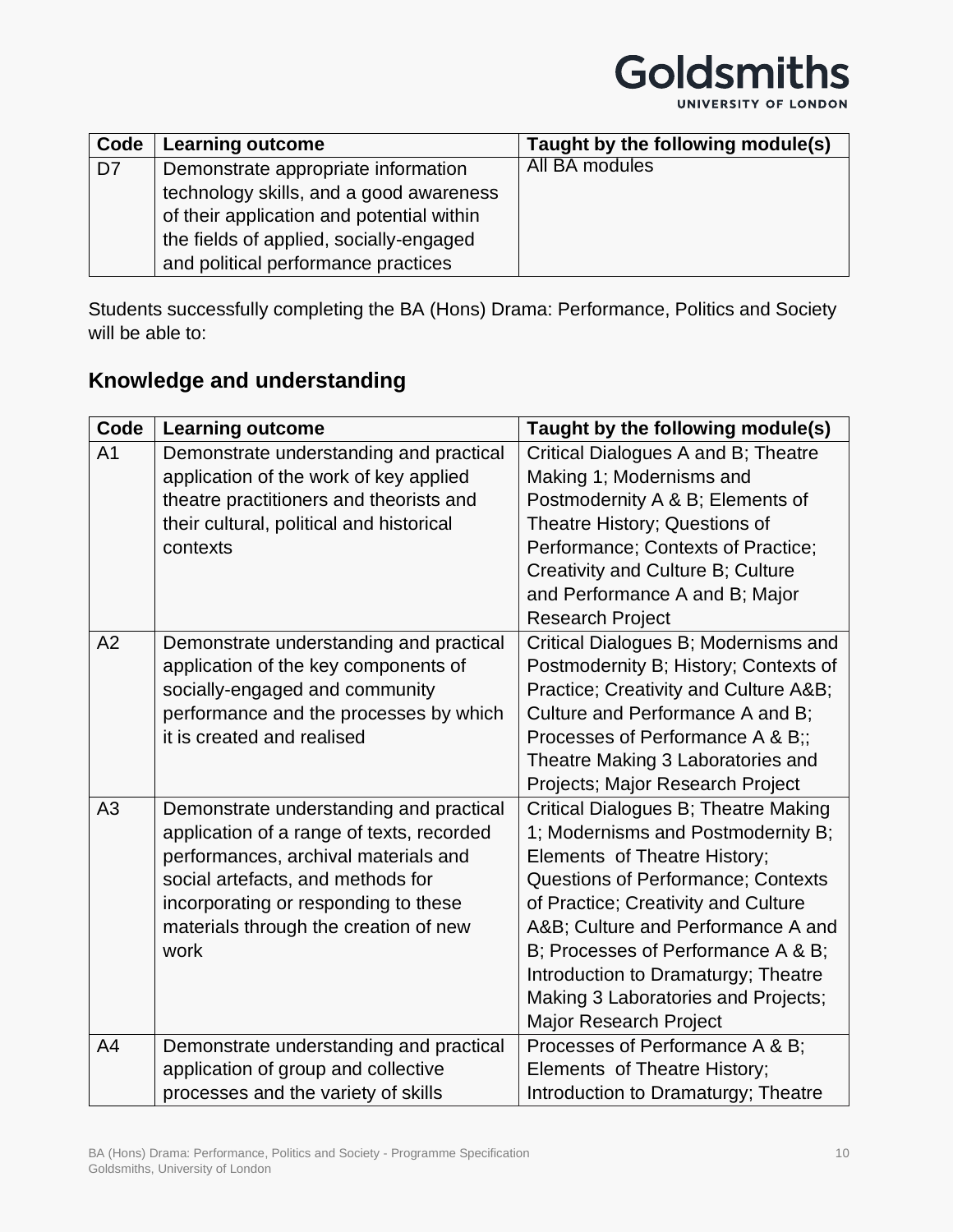

UNIVERSITY OF LONDON

| Code           | <b>Learning outcome</b>                  | Taught by the following module(s)           |
|----------------|------------------------------------------|---------------------------------------------|
|                | necessary to the realisation and/or      | Making 3 Laboratories and Projects;         |
|                | facilitation of performance              | <b>Major Research Project</b>               |
| A <sub>5</sub> | Demonstrate understanding and practical  | Processes of Performance A & B;             |
|                | application of the interplay between     | Introduction to Dramaturgy;                 |
|                | practice and theory within the fields of | Scenography; Theatre Making 1;              |
|                | applied theatre, community theatre and   | <b>Contexts of Practice; Creativity and</b> |
|                | activist performance                     | Culture B; Theatre Making 3                 |
|                |                                          | <b>Laboratories and Projects</b>            |
| A <sub>6</sub> | Demonstrate understanding and practical  | All BA modules                              |
|                | application of the work of key applied   |                                             |
|                | theatre practitioners and theorists and  |                                             |
|                | their cultural, political and historical |                                             |
|                | contexts                                 |                                             |

## **Cognitive and thinking skills**

| Code           | <b>Learning outcome</b>                        | Taught by the following module(s)        |
|----------------|------------------------------------------------|------------------------------------------|
| <b>B1</b>      | Formulate and apply plans for complex          | Processes of Performance A & B;          |
|                | projects both independently and within         | Introduction to Dramaturgy;              |
|                | groups, selecting the most effective           | Scenography; Theatre Making 1;           |
|                | methods to achieve the desired outcome         | Theatre Making 3 Laboratories and        |
|                |                                                | Projects; Major Research Project         |
| <b>B2</b>      | Describe, interpret and evaluate               | Critical Dialogues A; Theatre Making     |
|                | performance texts, production techniques       | 1; Modernisms and Postmodernity A        |
|                | and disciplines and performance events         | & B; Elements of Theatre History;        |
|                | sensitively, and engage creatively with a      | <b>Contexts of Practice; Culture and</b> |
|                | range of critical and theoretical              | Performance A and B; Processes of        |
|                | perspectives                                   | Performance A & B; Theatre Making        |
|                |                                                | 3 Laboratories and Projects; Major       |
|                |                                                | <b>Research Project</b>                  |
| B <sub>3</sub> | Identify and interpret critically the cultural | Critical Dialogues A and B; Theatre      |
|                | and political frameworks that surround         | Making 1; Modernisms and                 |
|                | performance events and on which these          | Postmodernity A & B; Elements of         |
|                | events impinge                                 | Theatre History; Questions of            |
|                |                                                | Performance; Creativity and Culture      |
|                |                                                | A; Culture and Performance A and B;      |
|                |                                                | <b>Major Research Project</b>            |
| <b>B4</b>      | Articulate informed critical responses to      | Processes of Performance A & B;          |
|                | their own and others' creative work            | Introduction to Dramaturgy; Theatre      |
|                |                                                | Making 1; Contexts of Practice;          |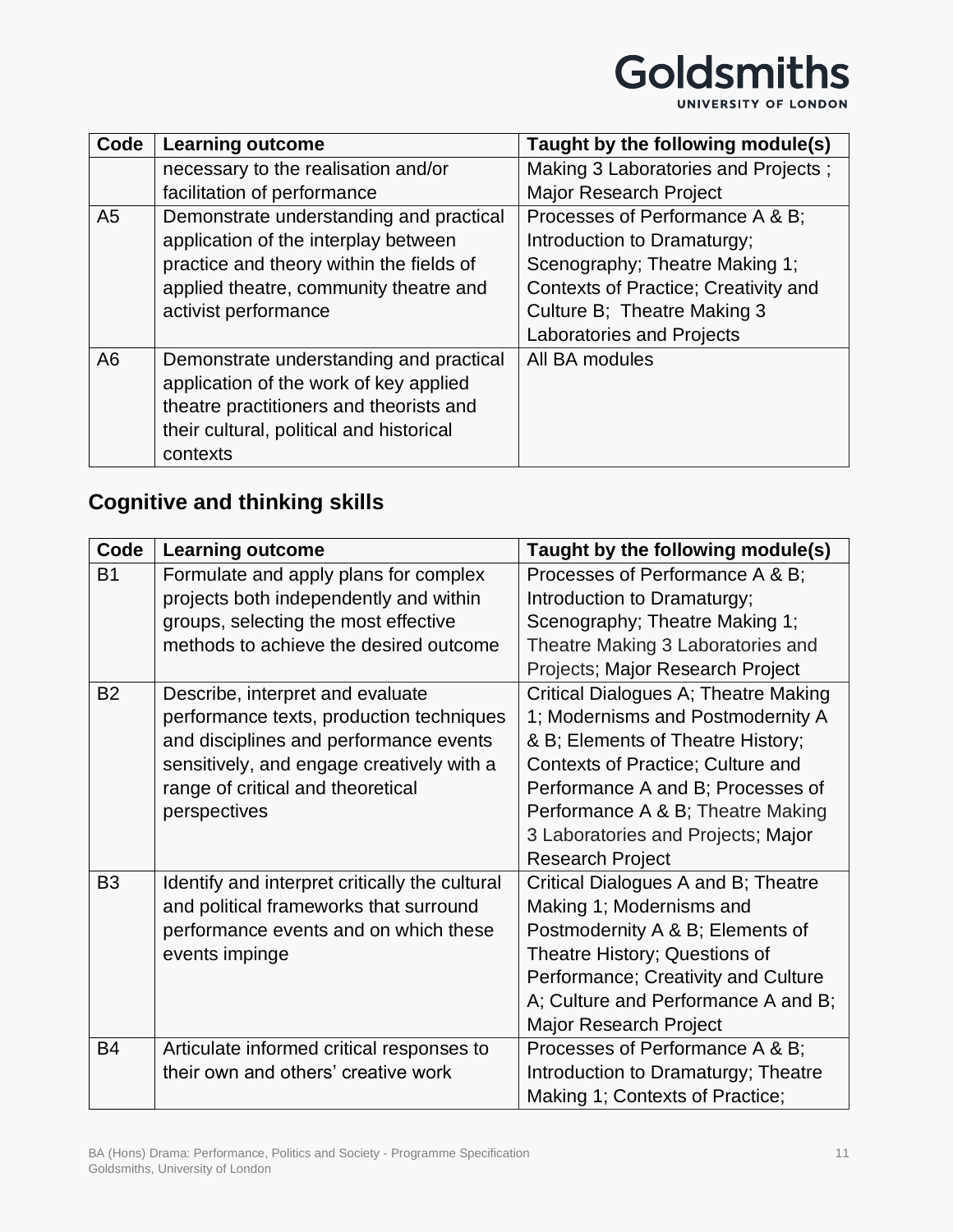# Goldsmiths

UNIVERSITY OF LONDON

| Code   Learning outcome | Taught by the following module(s) |
|-------------------------|-----------------------------------|
|                         | Theatre Making 3 Laboratories and |
|                         | Projects;; Major Research Project |

## **Subject specific skills and professional behaviours and attitudes**

| Code           | <b>Learning outcome</b>                               | Taught by the following module(s)         |
|----------------|-------------------------------------------------------|-------------------------------------------|
| C <sub>1</sub> | Engage creatively and critically with the             | Critical Dialogues A and B;               |
|                | possibilities for performance implied by a            | Introduction to Dramaturgy;               |
|                | text or other relevant source and, as                 | Scenography; Theatre Making 1;            |
|                | appropriate, to realise these sources                 | Modernisms and Postmodernity A &          |
|                | sensitively through design and practice               | B; Elements of Theatre History;           |
|                |                                                       | Culture and Performance A and B;          |
|                |                                                       | Processes of Performance A & B;           |
|                |                                                       | Theatre Making 3 Laboratories and         |
|                |                                                       | Projects; Major Research Project          |
| C <sub>2</sub> | Engage creatively and critically with the             | Processes of Performance A & B;           |
|                | skills and processes of production,                   | Introduction to Dramaturgy;               |
|                | development and facilitation by which                 | Scenography; Theatre Making 1;            |
|                | applied performance is created, and have              | Creativity and Culture A&B Theatre        |
|                | an ability to select, refine and apply these          | Making 3 Laboratories and Projects;       |
|                | in practice                                           | <b>Major Research Project</b>             |
| C <sub>3</sub> | Engage creatively and critically with the             | Processes of Performance A & B;           |
|                | creation, facilitation and/or production of           | Scenography; Theatre Making 1;            |
|                | performance through a developed,                      | <b>Questions of Performance; Contexts</b> |
|                | detailed and thoughtful understanding of              | of Practice; Creativity and Culture B;    |
|                | appropriate performance vocabularies,                 | Theatre Making 3 Laboratories and         |
|                | techniques, crafts, structures and working<br>methods | Projects; Major Research Project          |
| C <sub>4</sub> | Engage creatively and critically in                   | Critical Dialogues A and B; Theatre       |
|                | appropriate independent research,                     | Making 1; Modernisms and                  |
|                | whether investigating past or present                 | Postmodernity A & B; Elements of          |
|                | performance practices and social/political            | Theatre History; Contexts of Practice;    |
|                | issues, or as part of the process of                  | Culture and Performance A and B;          |
|                | creating new practices                                | Processes of Performance A & B;           |
|                |                                                       | Introduction to Dramaturgy; Theatre       |
|                |                                                       | Making 3 Laboratories and Projects;       |
|                |                                                       | <b>Major Research Project</b>             |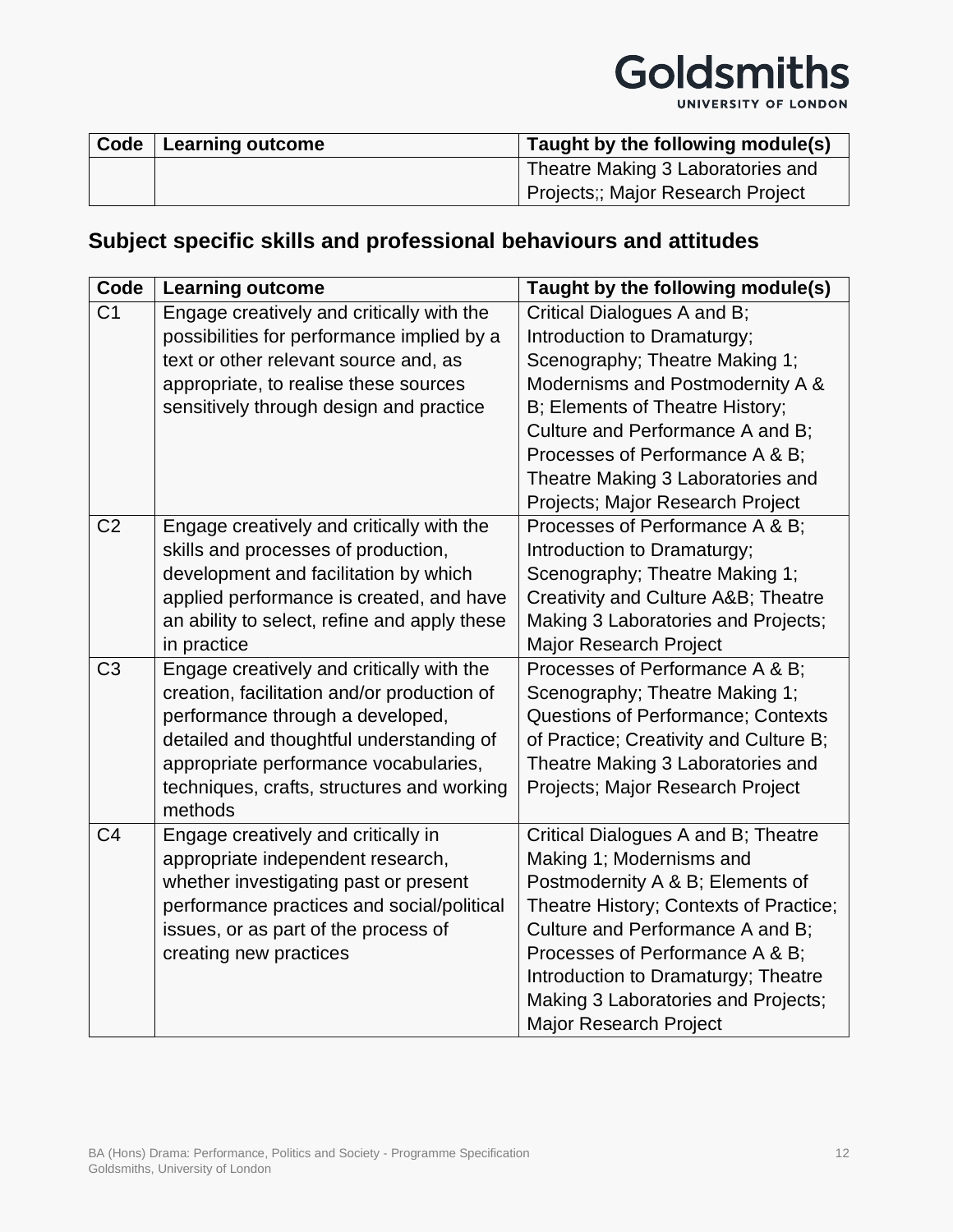

### **Transferable skills**

| Code           | <b>Learning outcome</b>                                                                                                                                                                                                | Taught by the following module(s)                                                                                                                                                                                                              |
|----------------|------------------------------------------------------------------------------------------------------------------------------------------------------------------------------------------------------------------------|------------------------------------------------------------------------------------------------------------------------------------------------------------------------------------------------------------------------------------------------|
| D <sub>1</sub> | Apply critical and analytical skills in<br>developing ideas, collecting evidence and<br>constructing arguments and possess the<br>capacity to evaluate and present these in<br>a range of ways                         | All BA modules                                                                                                                                                                                                                                 |
| D <sub>2</sub> | Analyse and critically examine and<br>evaluate forms of discourse and their<br>effects on representation in the arts,<br>media, politics and public life                                                               | Critical Dialogues A and B;<br>Modernisms and Postmodernity A &<br>B; Elements of Theatre History;<br>Questions of Performance; Creativity<br>and Culture A; Culture and<br>Performance A and B; Theatre<br>Making 3 Laboratories and Projects |
| D <sub>3</sub> | Work creatively and imaginatively in a<br>group and have the developed creative<br>skills needed for the realisation of<br>practice-based work                                                                         | Processes of Performance A & B                                                                                                                                                                                                                 |
| D <sub>4</sub> | Manage personal workloads efficiently<br>and effectively, meet deadlines, and<br>negotiate and pursue goals with others                                                                                                | All BA modules                                                                                                                                                                                                                                 |
| D <sub>5</sub> | Manage constructively and effectively<br>creative, personal and interpersonal<br>issues                                                                                                                                | All BA modules                                                                                                                                                                                                                                 |
| D <sub>6</sub> | Utilise information retrieval skills needed<br>to gather, sift, synthesise and organise<br>material independently and to critically<br>evaluate its significance                                                       | All BA modules                                                                                                                                                                                                                                 |
| D <sub>7</sub> | Demonstrate appropriate information<br>technology skills, and considerable<br>awareness of their application and<br>potential within the fields of applied,<br>socially-engaged and political<br>performance practices | <b>Elements of Theatre History;</b><br><b>Contexts of Practice; Theatre</b><br>Making 3; Major Research Project                                                                                                                                |

### **How you will learn**

The department believes in maintaining a range of learning contexts that facilitate a wide variety of modes of learning and teaching at all levels: the lecture; the seminar (with group research, presentations, discussions and formative assignments); practical sessions with a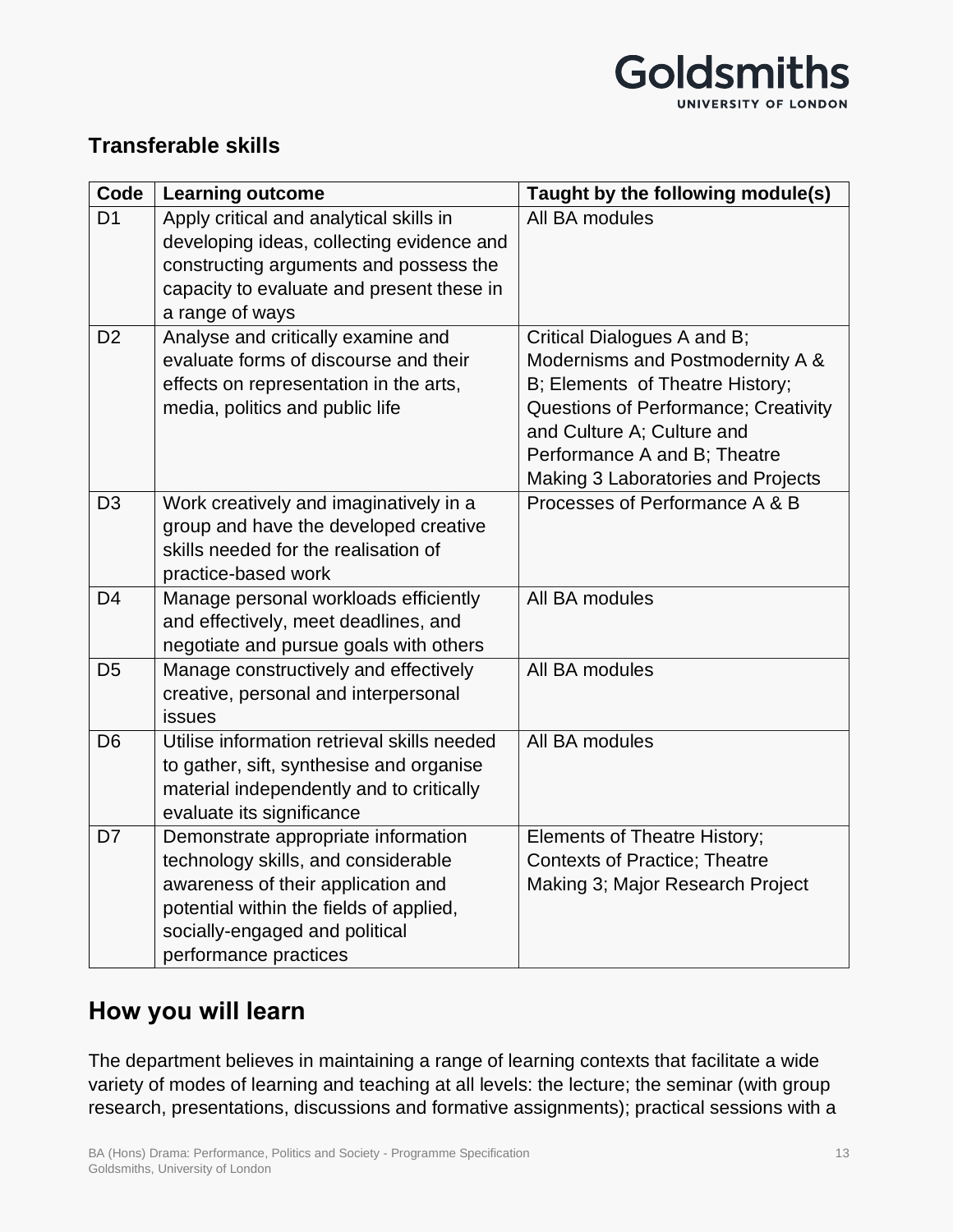

laboratory and/or training emphasis; bespoke workshops articulating a specific idea, question or technique; supervised, student-led and/ or independent devising and rehearsals; opportunities for guided and peer-assisted learning especially in production and facilitation development; scratch and work-in-progress sharings; and visits to professional, community and educational theatres and a variety of socially and politically engaged groups and institutions (recommended across a range of modules). There are extra- curricular opportunities for learning that are free of charge and open to all, such as the Performance Research Forum with its regular offering of performance/lectures reflecting a broad range of contemporary professional, international practice or the Performance Research Seminar Series with its presentation of an inspiring range of scholarly papers from distinguished guest speakers.

Students will learn through direct contact with the theatre and performance industry and in educational community workplaces, such as schools, day centres and the voluntary sector. This will include: observational research within organisations; workshops/seminars led by leading industry professionals; and the creation of students' own projects in conjunction with community contexts.

A majority of the modules offered on the programme incorporate, in varying degrees, the above elements in their modes of delivery. The weekly seminar, used in most modules, reinforces knowledge gained through lectures, reading, and practical explorations, promotes collaborative research and enhances students' understanding of the subject. Practical sessions and workshops also incorporate seminar discussion to give students the opportunity to draw their own links between readings/ viewings and the practical tools studied.

The trajectory of learning and teaching viewed follows a spiral structure over the span of three years: while the emphasis and objectives for each level of study remains distinctive, the 'spiral learning' principle ensures that there is a sense of return to the same territory from a deeper, more specified level of understanding so that at each level practical, analytical, critical skills are developed and honed further and their independent application is extended.

In the first year, the method of teaching and learning on each module is by weekly lectures, seminars and workshops - split into any of the following combinations: one-hour lecture plus 1.5-hour seminar or studio workshop; three-hour workshop; or one-hour seminar or lecture plus two-hour workshop. The first-year modules are compulsory and designed to support and develop the learning outcomes outlined above. The understandings and knowledge gained during the first year are further enhanced and sustained by year 2 and 3 modules where the teaching and learning strategies allow certain freedom of choice from a range of optional elements, while ensuring a balanced and comparable experience for all students across the programme. As in year 1, the modules in years 2 and 3 are taught using varying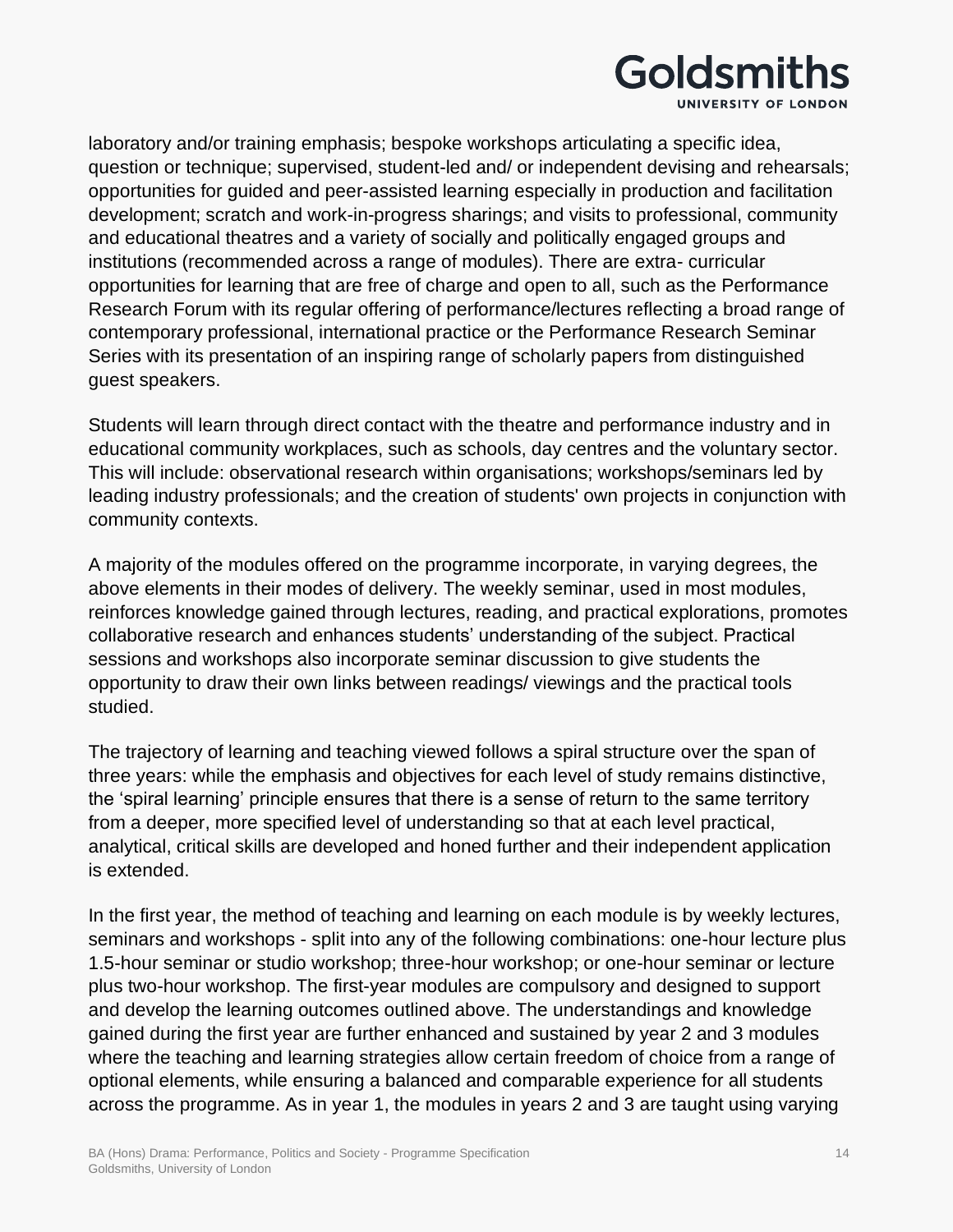

combinations of lectures, seminars and workshops. The lectures and workshops offer core knowledge, while the seminars enhance understanding. Students are continuously encouraged to watch professional performances as a means of consolidating knowledge and understanding acquired in the classroom. This element of study is formally pursued in the second- and third-term practical modules, when students undertake training in workshop facilitation, observe visiting professional practitioners, and have an opportunity to engage in an intensive work placement or observational study. The second and third years also encourage and provide a context for students to begin to take more responsibility for and control of aspects of their learning.

All of this is underpinned by tutorial support available by appointment and staff office hours during term time. Independent study on the year 3 Major Research Project (either purely theoretical or a combined written-and-PaR study) which spans a long process starting with preparatory research and tutorial at the end of year 2, and is supported by library and electronic resources, which are provided by Goldsmiths Information Services as well as an assigned Tutor throughout the development of this project. Additional support is available through the University of London library network.

Students are also expected to engage in self-directed study time, including preparation in the form of assigned readings and viewings, group study or practical work, use of VLE resources including forum participation and the creation of peer learning resources.

## **How you will be assessed**

The assessment procedure encourages the use of a full range of critical approaches, theoretical models and modes of expression throughout the programme. The main forms of assessment are through essays, practical projects (in the form of student-led workshops, group performances, assessed rehearsals, group practice presentations as well as full productions and placements), dissertation, portfolio, critical reflections, and seminar presentation.

Typically, across a range of modules, a student's assessments in a year will take the form of a few critical/analytical essays, a production project in which s/he will be assessed both as part of a group and individually, a presentation of practice framed by an oral presentation, and possibly an exam. These modes of assessment are employed in various combinations as appropriate to individual module aims and objectives. Continuous assessment and/or assessment of process in studio-based modules is enabled by the use of assessment modes such as project plan, assessed rehearsals, and critical reflection essays used in several modules.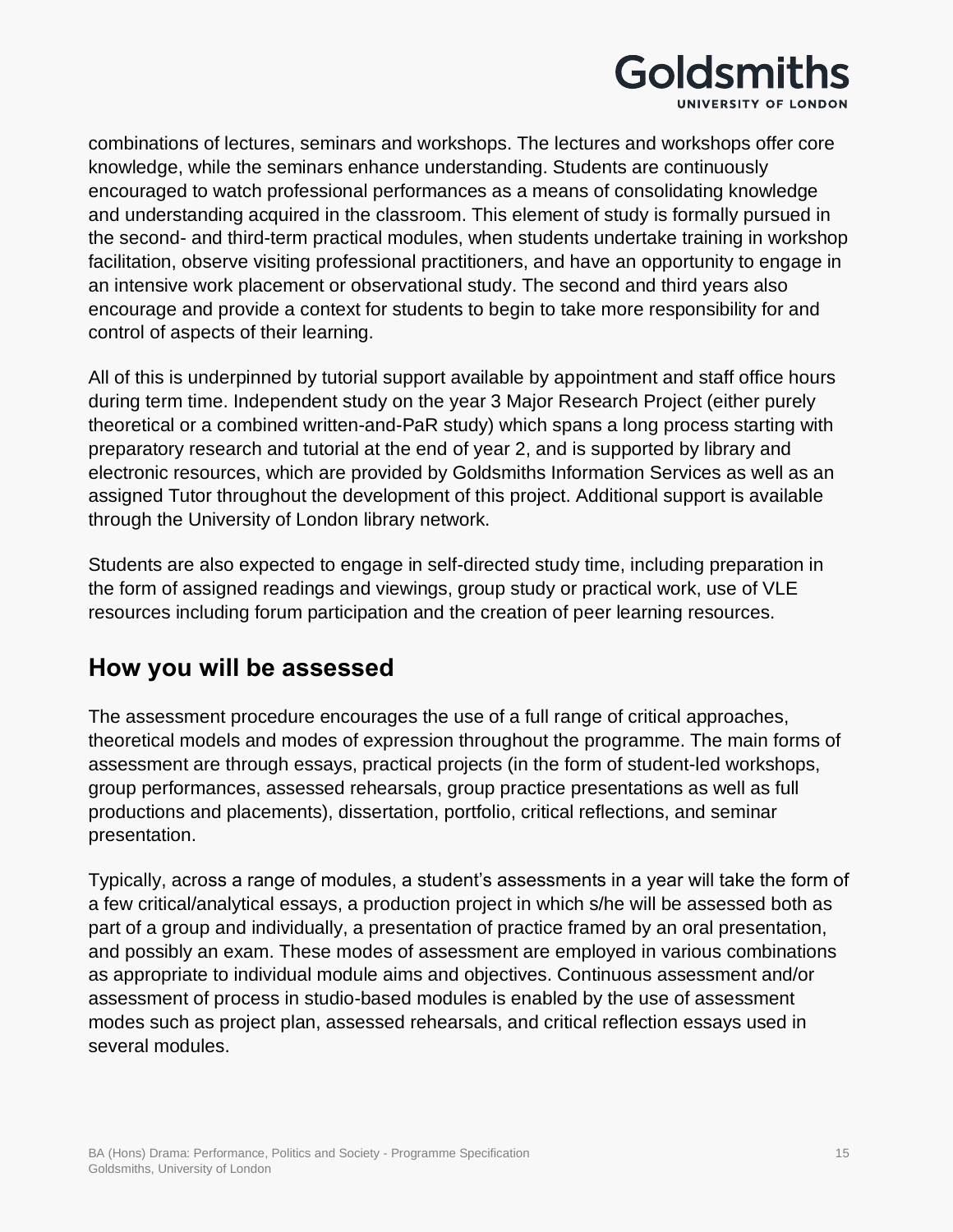

This allows students' individual development/progression during the module and/or within set practical projects to be measured as well as providing instances of feedback during a creative process rather than at the end, in keeping with the department's view of the study of theatre as process. Formative assessment is featured in most modules.

### **Written work:**

Students' written work will be assessed in a manner appropriate to the requirements of any particular module essay, assignment, dissertation or examination. In relation to coursework and examination essays, students are assessed with regard to:

- 1. an ability to write lucidly and with focused relevance
- 2. an ability to identify and examine key issues in relation to the work in hand
- 3. an ability to draw upon and evaluate primary and secondary sources as appropriate
- 4. an ability to sustain a critical response through the development of coherent analysis
- 5. evidence of insight, intelligence and stylistic aptitude in presenting written criticism

In relation to other kinds of written presentation – for example: essay plans, project outlines, briefing documents, summarising reports – students are assessed with regard to:

- 1. an ability to present the required work in a clear and appropriate form
- 2. an ability to distill and summarise relevant information and to develop appropriate analysis, recommendations and conclusions
- 3. evidence of insight and intelligence in handling and presenting relevant material

### **Practical work:**

Assessment methods reflect the philosophy, aims and objectives of the individual module. These recognise that theatre-making entails some form of collaborative process and that practical outcomes will usually depend upon people's working relationships. They are also designed to reflect each individual's contribution and achievement.

Students are assessed with regard to:

- 1. the application of various forms of skills and creative ability (for example: technical, conceptual, dramaturgical, organisational, interpersonal, performative)
- 2. levels of attainment in relation to the objectives of the project and the student's role within it
- 3. intellectual discipline in carrying out and articulating the project's research, aims and processes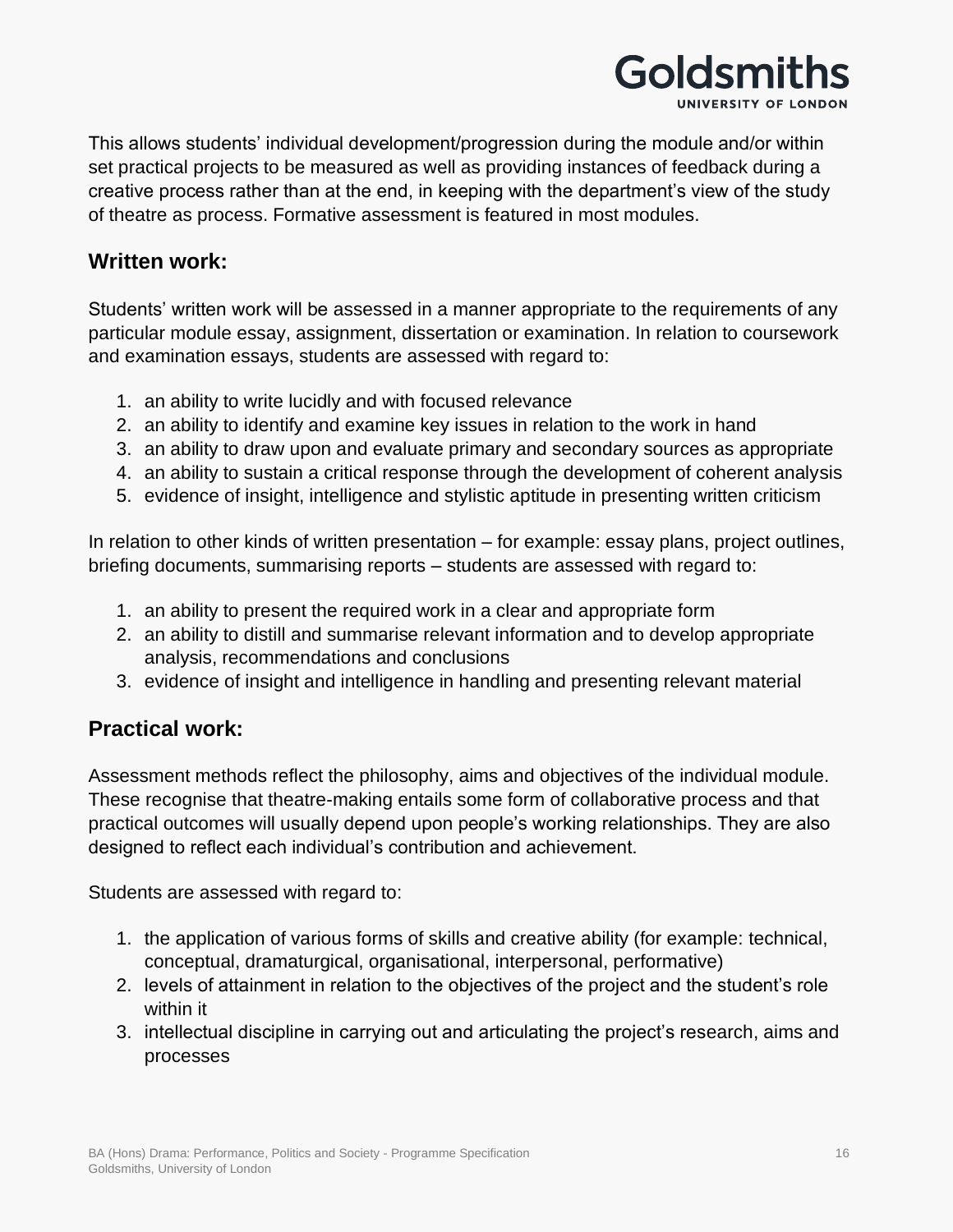

### **Assessment will address:**

- 1. the ability to contribute and develop ideas and activities in relation to a particular process of applied theatre-making
- 2. the application of appropriate techniques for the development and communication of the work in hand
- 3. the ability to assess critically the work at different stages, evaluate possibilities for change and development and account for the project's aesthetic, dramatic, political and/or cultural implications
- 4. the ability to relate to the circumstances of a defined performance context to the work of other practitioners
- 5. the ability to analyse and reflect critically on students' own work and that of their peers

### **Continuous assessment:**

This concerns in particular the work of students during a process over a period of time, rather than the presentation of a finished product alone. It takes into account:

- 1. evidence of due preparation for the work in hand (research, warming-up, readiness for participation etc. as appropriate)
- 2. the nature of engagement with the work in hand (this includes proper time-keeping and discharging of responsibilities)
- 3. the nature of the individual's relationship with the group (including ability to work productively with others, negotiate group dynamics, problem-solve and take responsibility in group situations where appropriate)

Examiners will usually arrive at a continuous assessment mark by observing students' work at different points, rather than in its entirety. They are concerned to take a view of the development of that work and the individual student's progression and contribution to the progress of the assigned activity.

### **Oral presentations:**

Oral presentations (normally in a group) will usually take place within seminars. Assessment will take into account the requirements of the particular project, along with the circumstances in which the presentation is delivered.

Students are assessed with regard to:

- 1. an ability to communicate lucidly and with focused relevance
- 2. an ability to identify and examine key issues in relation to the work in hand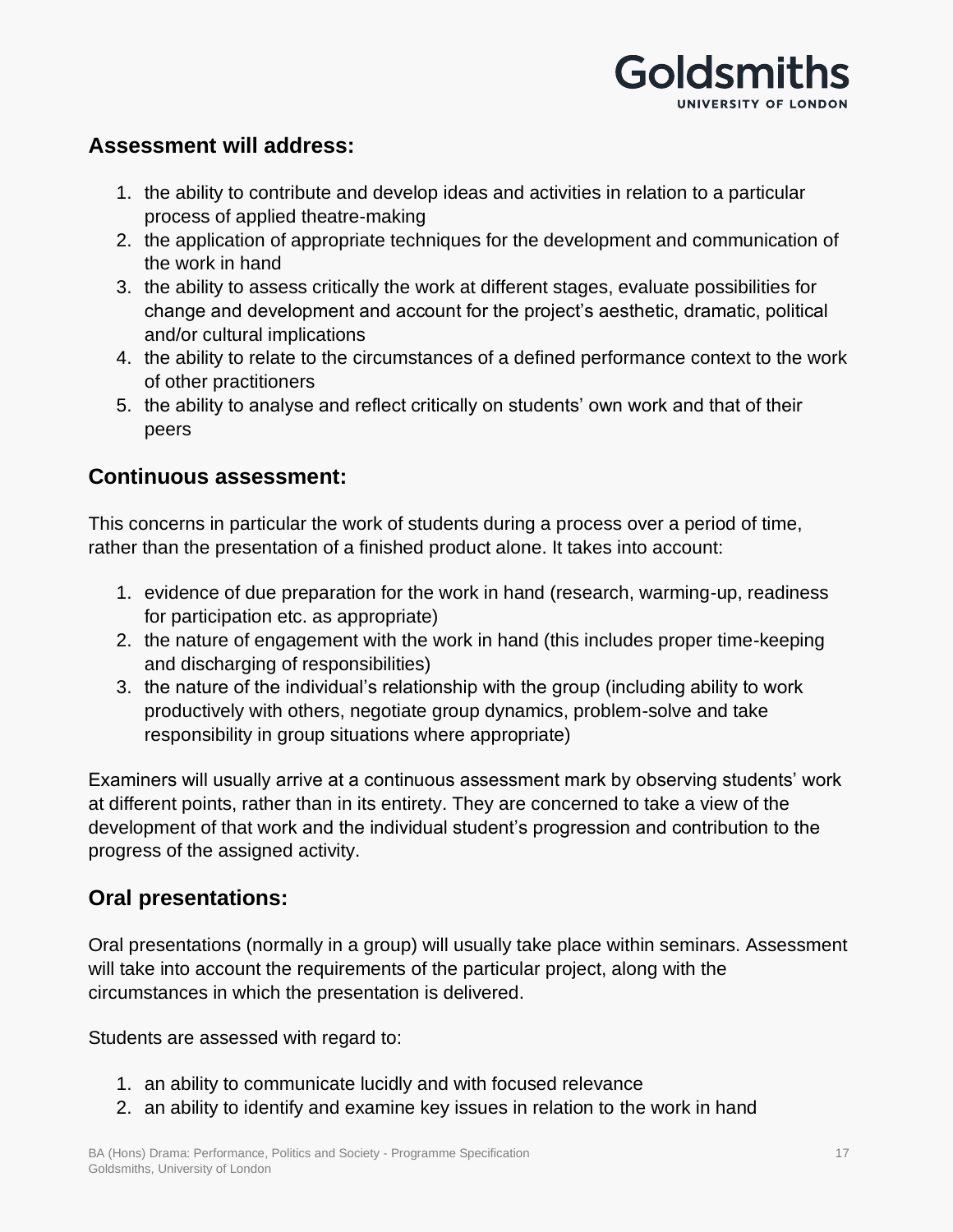

- 3. an ability to draw upon, display and evaluate primary and secondary sources as appropriate
- 4. an ability to sustain a critical response through the development of coherent analysis
- 5. preparedness and efficiency with regard, where appropriate, to the distribution of photocopies, use of technical equipment (for example PowerPoint projectors, VLE applications and other audiovisual aids) and display of documents or objects
- 6. evidence of insight, intelligence and effectiveness in relation to the work in hand
- 7. collaborative skill as relevant

### **Marking criteria**

| <b>Mark</b> | <b>Descriptor</b> | <b>Specific Marking Criteria</b>                                                                                                                                                                                                                                                                                                                                                                                                                                                                                                                                                                                                       |
|-------------|-------------------|----------------------------------------------------------------------------------------------------------------------------------------------------------------------------------------------------------------------------------------------------------------------------------------------------------------------------------------------------------------------------------------------------------------------------------------------------------------------------------------------------------------------------------------------------------------------------------------------------------------------------------------|
| 80-100%     | 1st: First        | A mark in this range represents the overall achievement of                                                                                                                                                                                                                                                                                                                                                                                                                                                                                                                                                                             |
|             | (Exceptional)     | module and programme learning outcomes to an exceptionally                                                                                                                                                                                                                                                                                                                                                                                                                                                                                                                                                                             |
|             |                   | accomplished level. This is truly original work that contributes                                                                                                                                                                                                                                                                                                                                                                                                                                                                                                                                                                       |
|             |                   | significantly to current scholarship or practice.                                                                                                                                                                                                                                                                                                                                                                                                                                                                                                                                                                                      |
|             |                   | Text-based assessment: Written work demonstrates full<br>independence of thought, sophisticated powers of analysis and<br>synthesis and exceptional insight into primary sources, context<br>and method. It displays an exceptional application of<br>knowledge and understanding, with a commensurate,                                                                                                                                                                                                                                                                                                                                |
|             |                   | professional standard of execution, excellently structured.                                                                                                                                                                                                                                                                                                                                                                                                                                                                                                                                                                            |
|             |                   | Ideas are communicated with linguistic skill.                                                                                                                                                                                                                                                                                                                                                                                                                                                                                                                                                                                          |
|             |                   | Creative Practice: This demonstrates exceptional qualities of<br>individuality and conceptual coherence. There is a high level of<br>evidence of a synergy of research-in- practice methodology,<br>critical understanding and imagination. The work articulates<br>aims of contemporary relevance and engages with aesthetic<br>and practical issues with originality. All materials are produced<br>to an exceptional standard, in the form of performance with<br>supporting research materials, as relevant. Accompanying<br>written work evidences an outstanding understanding of<br>context and a range of critical approaches. |
|             |                   | Practical assignments demonstrate an exceptional approach to<br>theatre making, excellent collaborative skill and creative<br>innovation. The work performed is a synergy of excellent<br>technical and compositional skill as well as outstanding<br>performance in the chosen role or responsibility. All work                                                                                                                                                                                                                                                                                                                       |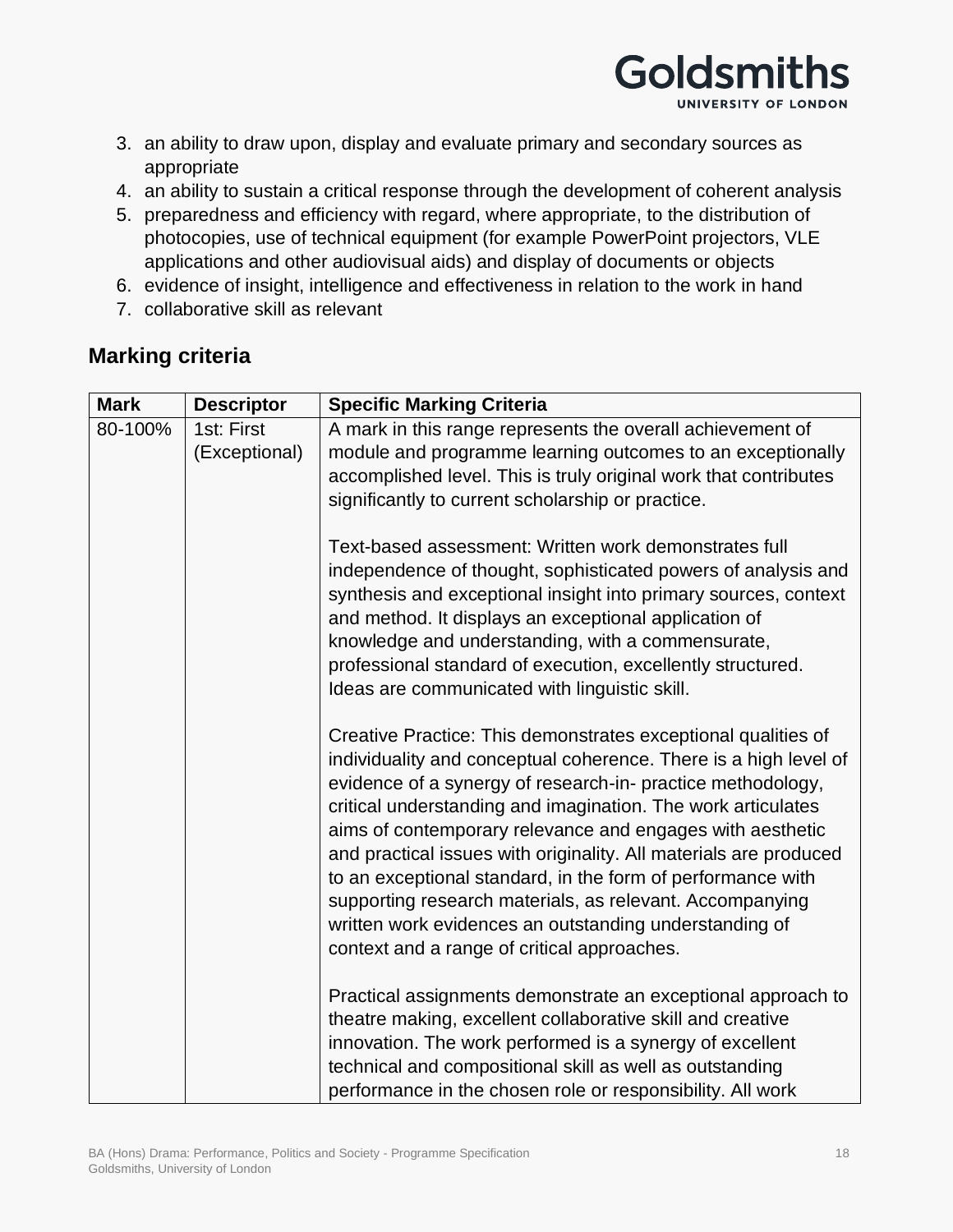# Goldsmiths

| <b>Mark</b> | <b>Descriptor</b>                   | <b>Specific Marking Criteria</b>                                                                                                                                                                                                                                                                                                                                                                                                                                                                                                          |  |
|-------------|-------------------------------------|-------------------------------------------------------------------------------------------------------------------------------------------------------------------------------------------------------------------------------------------------------------------------------------------------------------------------------------------------------------------------------------------------------------------------------------------------------------------------------------------------------------------------------------------|--|
|             |                                     | presented within this praxis module will be of the highest                                                                                                                                                                                                                                                                                                                                                                                                                                                                                |  |
|             |                                     | professional standards.                                                                                                                                                                                                                                                                                                                                                                                                                                                                                                                   |  |
| 70-79%      | 1st: First<br>(Excellent)           | A mark in this range represents the overall achievement of<br>module and programme learning outcomes to an excellent<br>level.<br>Text-based assessment: Written work demonstrates<br>independence of thought, clear powers of analysis and<br>synthesis and insight into primary sources, context and<br>method. It displays a highly competent application of<br>knowledge and understanding, and a commensurate standard                                                                                                               |  |
|             |                                     | of execution, excellently structured. Ideas are communicated<br>lucidly.<br>Creative Practice: This demonstrates originality, individuality                                                                                                                                                                                                                                                                                                                                                                                               |  |
|             |                                     | and conceptual coherence. There is clear evidence of a<br>synergy of research-in-practice methodology, critical<br>understanding and imagination. The work articulates aims of<br>contemporary relevance and engages with aesthetic and<br>practical issues in a competent manner. All materials are<br>produced to a very high standard, in the form of performance<br>with supporting research materials, as relevant. Accompanying<br>written work evidences confident understanding of context and<br>a range of critical approaches. |  |
|             |                                     | Practical assignments should demonstrate a skilled approach<br>to theatre making, excellent collaborative skill and creative<br>originality. The work performed is a synergy of technical and<br>compositional skill as well as excellent performance in the<br>chosen role or responsibility. All work presented within this<br>praxis module will be of professional standard.                                                                                                                                                          |  |
| 60-69%      | 2.1: Upper<br>Second (Very<br>good) | A mark in this range represents the overall achievement of<br>module and programme learning outcomes to a very good<br>level. This is robust work.                                                                                                                                                                                                                                                                                                                                                                                        |  |
|             |                                     | Text-based assessment: Written work demonstrates<br>independence of thought, Analytic competence and synthesis<br>and good understanding of primary sources, context and<br>method. It displays a competent application of knowledge and                                                                                                                                                                                                                                                                                                  |  |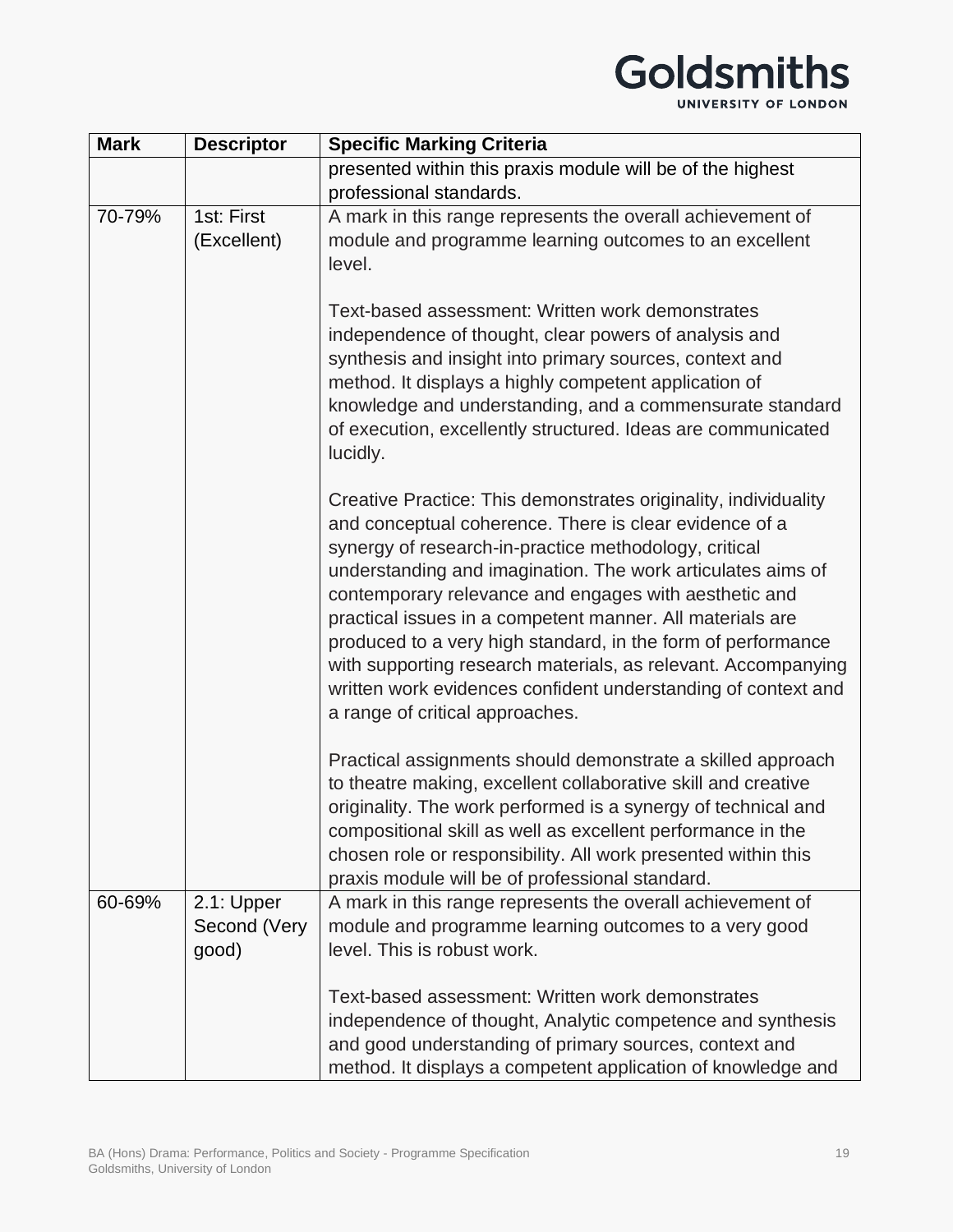# Goldsmiths

| <b>Mark</b> | <b>Descriptor</b>              | <b>Specific Marking Criteria</b>                                                                                                                                                                                                                                                                                                                                                                                                                                                                                                                                          |
|-------------|--------------------------------|---------------------------------------------------------------------------------------------------------------------------------------------------------------------------------------------------------------------------------------------------------------------------------------------------------------------------------------------------------------------------------------------------------------------------------------------------------------------------------------------------------------------------------------------------------------------------|
|             |                                | understanding, and a commensurate standard of execution,                                                                                                                                                                                                                                                                                                                                                                                                                                                                                                                  |
|             |                                | very well structured. Ideas are communicated lucidly.                                                                                                                                                                                                                                                                                                                                                                                                                                                                                                                     |
|             |                                | Creative Practice: This demonstrates originality, individuality<br>and conceptual coherence. There is evidence of a synergy of<br>research-in-practice methodology, critical understanding and<br>imagination. The work engages with aesthetic and practical<br>issues in a competent manner. All materials are produced to a<br>very good standard, in the form of performance with supporting<br>research materials, as relevant. Accompanying written work<br>evidences understanding of context and a range of critical<br>approaches.                                |
|             |                                | Practical assignments should demonstrate a highly competent<br>approach to theatre making, very good collaborative skill and<br>evidence of creative originality. The work performed is a<br>synergy of technical and compositional skill as well as very<br>good performance in the chosen role or responsibility. All work<br>presented within this praxis module will be of very high<br>standard.                                                                                                                                                                     |
| 50-59%      | 2.2: Lower<br>Second<br>(Good) | A mark in this range represents the overall achievement of<br>module and programme learning outcomes to an acceptable<br>level. This is satisfactory work.                                                                                                                                                                                                                                                                                                                                                                                                                |
|             |                                | Text-based assessment: Written work demonstrates some<br>independence of thought, and an ability to write with some<br>analytic competence. Primary sources, context and method<br>would be acknowledged. It displays a basic level of<br>competence and understanding, and a commensurate<br>standard of execution.                                                                                                                                                                                                                                                      |
|             |                                | Creative Practice: This demonstrates understanding of the task<br>and a level of conceptual coherence. There is some evidence<br>of a synergy of research-in-practice methodology, with a level<br>of critical understanding and imagination. The work engages<br>with aesthetic and practical issues in a satisfactory manner. All<br>materials are produced to a good standard, in the form of<br>performance with supporting research materials, as relevant.<br>Accompanying written work evidences a basic understanding<br>of context and some critical approaches. |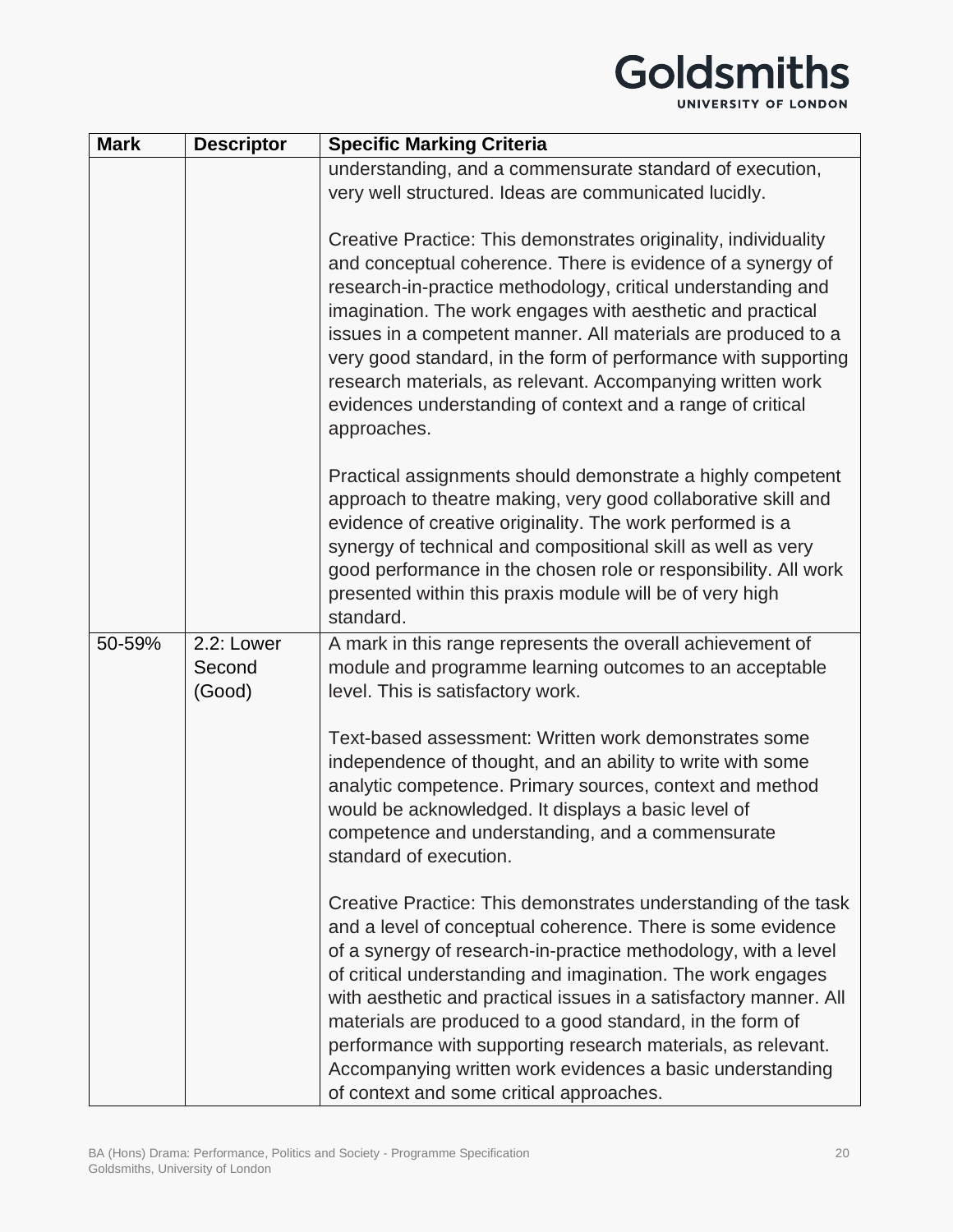## Goldsmiths UNIVERSITY OF LONDON

| <b>Mark</b> | <b>Descriptor</b>    | <b>Specific Marking Criteria</b>                                                                                                                                                                                                                                                                                                                                                                                                                                                                                                                                                                                                      |
|-------------|----------------------|---------------------------------------------------------------------------------------------------------------------------------------------------------------------------------------------------------------------------------------------------------------------------------------------------------------------------------------------------------------------------------------------------------------------------------------------------------------------------------------------------------------------------------------------------------------------------------------------------------------------------------------|
|             |                      | Practical assignments should demonstrate a competent<br>approach to theatre making, good collaborative skill and<br>creative competence. The work performed is a synergy of<br>technical and compositional skill as well as good performance<br>in the chosen role or responsibility. All work presented within<br>this praxis module will be of good standard.                                                                                                                                                                                                                                                                       |
| 40-49%      | 3rd: Third<br>(Pass) | A mark in this range represents the overall achievement of<br>module and programme learning outcomes to a satisfactory<br>level, with evidence of weaknesses.                                                                                                                                                                                                                                                                                                                                                                                                                                                                         |
|             |                      | Text-based assessment: Independence of thought is not<br>clearly articulated, and there is some lack of analytic<br>competence. Primary sources, context and method have not<br>been acknowledged to a satisfactory level. It displays a very<br>basic level of competence and understanding, with evidence of<br>problems in the standard of execution.                                                                                                                                                                                                                                                                              |
|             |                      | Creative Practice: This demonstrates understanding of the<br>task, but without evidence of conceptual coherence. Evidence<br>of a synergy of research-in-practice methodology, with a level<br>of critical understanding and imagination are lacking. The work<br>does not engage fully with aesthetic and practical issues in a<br>satisfactory manner. All materials are produced to a basic<br>standard, in the form of performance with supporting research<br>materials, as relevant. Accompanying written work fails to<br>evidence fully a very basic but under developed understanding<br>of context and critical approaches. |
|             |                      | Practical assignments demonstrate a basic competence in<br>theatre making, collaborative skill but might lack evidence of<br>creative competence and/or evidence of originality. The work<br>performed is an adequate synergy of technical and<br>compositional skill as well as performance in the chosen role or<br>responsibility. All work presented within this praxis module will<br>be of adequate standard.                                                                                                                                                                                                                   |
| 25-39%      | Fail                 | A mark in this range represents the overall achievement of<br>module and programme learning outcomes have not been<br>achieved. This is poor work, with evidence of weaknesses.                                                                                                                                                                                                                                                                                                                                                                                                                                                       |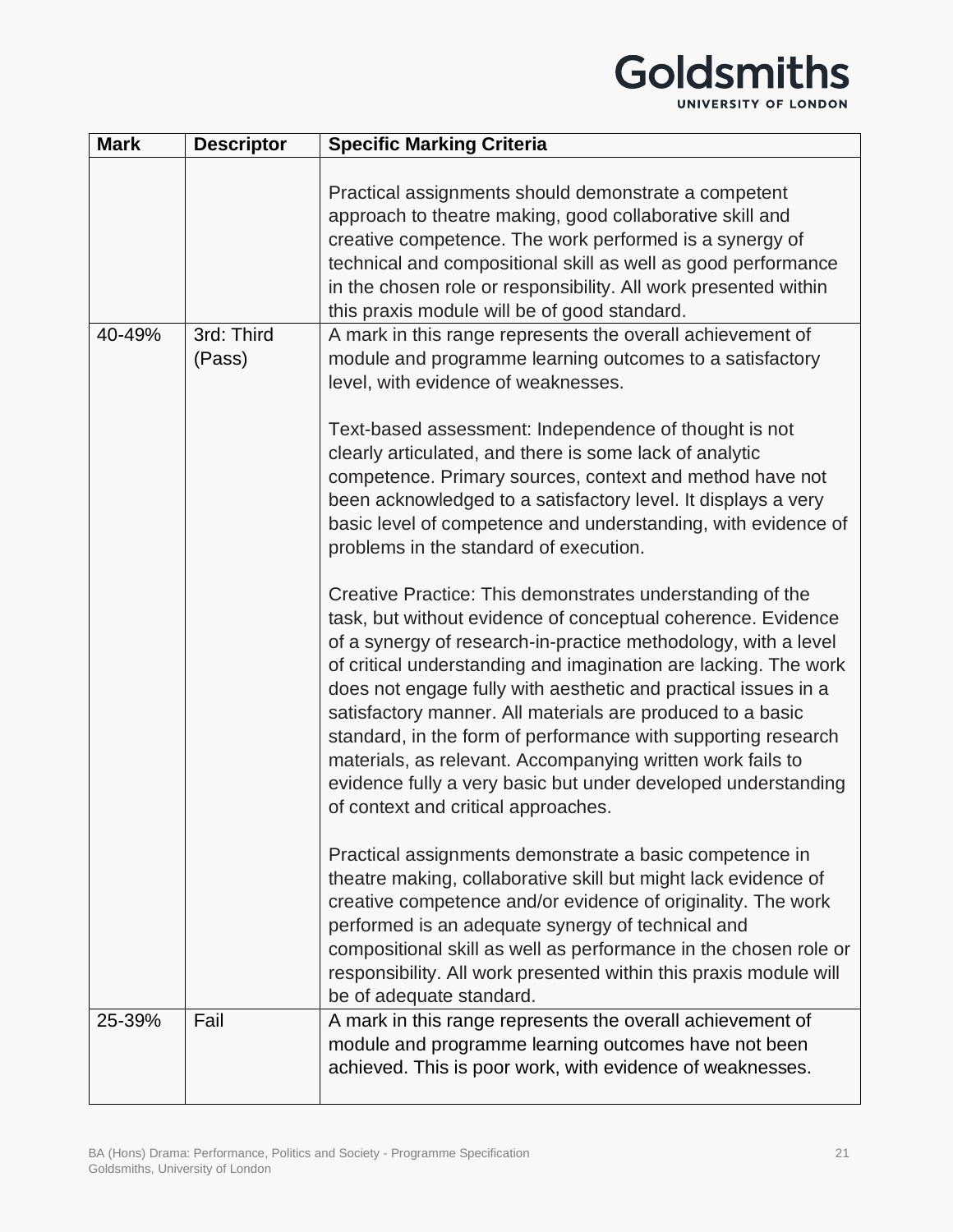## Goldsmiths

UNIVERSITY OF LONDON

| <b>Mark</b> | <b>Descriptor</b> | <b>Specific Marking Criteria</b>                                                                                                                                                                                                                                                                                                                                                                                                       |
|-------------|-------------------|----------------------------------------------------------------------------------------------------------------------------------------------------------------------------------------------------------------------------------------------------------------------------------------------------------------------------------------------------------------------------------------------------------------------------------------|
|             |                   | Text-based assessment: there is no evidence of independent<br>thought nor articulation, and there is an absence or failure of<br>analytic competence. Primary sources, context and method<br>have not been acknowledged. It displays a poor level of<br>competence and understanding, with evidence of problems in<br>the standard of execution.                                                                                       |
|             |                   | Creative Practice: This demonstrates poor understanding of<br>the task, without evidence of conceptual coherence. There is<br>no evidence of a synergy of research in- practice methodology,<br>with a level of critical understanding and imagination.                                                                                                                                                                                |
|             |                   | The work does not engage with aesthetic and practical issues<br>in a satisfactory manner. All materials are produced to a poor<br>standard, in the form of performance with supporting research<br>materials, as relevant. Accompanying written work fails to<br>evidence even a basic understanding of context and critical<br>approaches.                                                                                            |
|             |                   | Practical assignments demonstrate a poor level of competence<br>in theatre making, and collaborative skill and lacks evidence of<br>creative originality. The work performed is poor with no synergy<br>of technical and compositional skill or performance in the<br>chosen role or responsibility. All work presented within this<br>praxis module will be of poor standard.                                                         |
| 10-24%      | <b>Bad fail</b>   | Represents the overall achievement of the appropriate learning<br>outcomes to an unsatisfactory level. Work shows some<br>evidence of an attempt to address the question or task, but<br>with inadequate detail, analysis or evidence of technique; there<br>is insufficient evidence that the concerns of the module have<br>been understood; and/or less than the minimum degree-level<br>competence in expression and organisation. |
|             |                   | Text-based assessment: The text lacks structure and / or<br>sound argument; the focus is not clear; there are major<br>inconsistencies and mistakes in the usage of scholarly<br>procedures and their presentation.                                                                                                                                                                                                                    |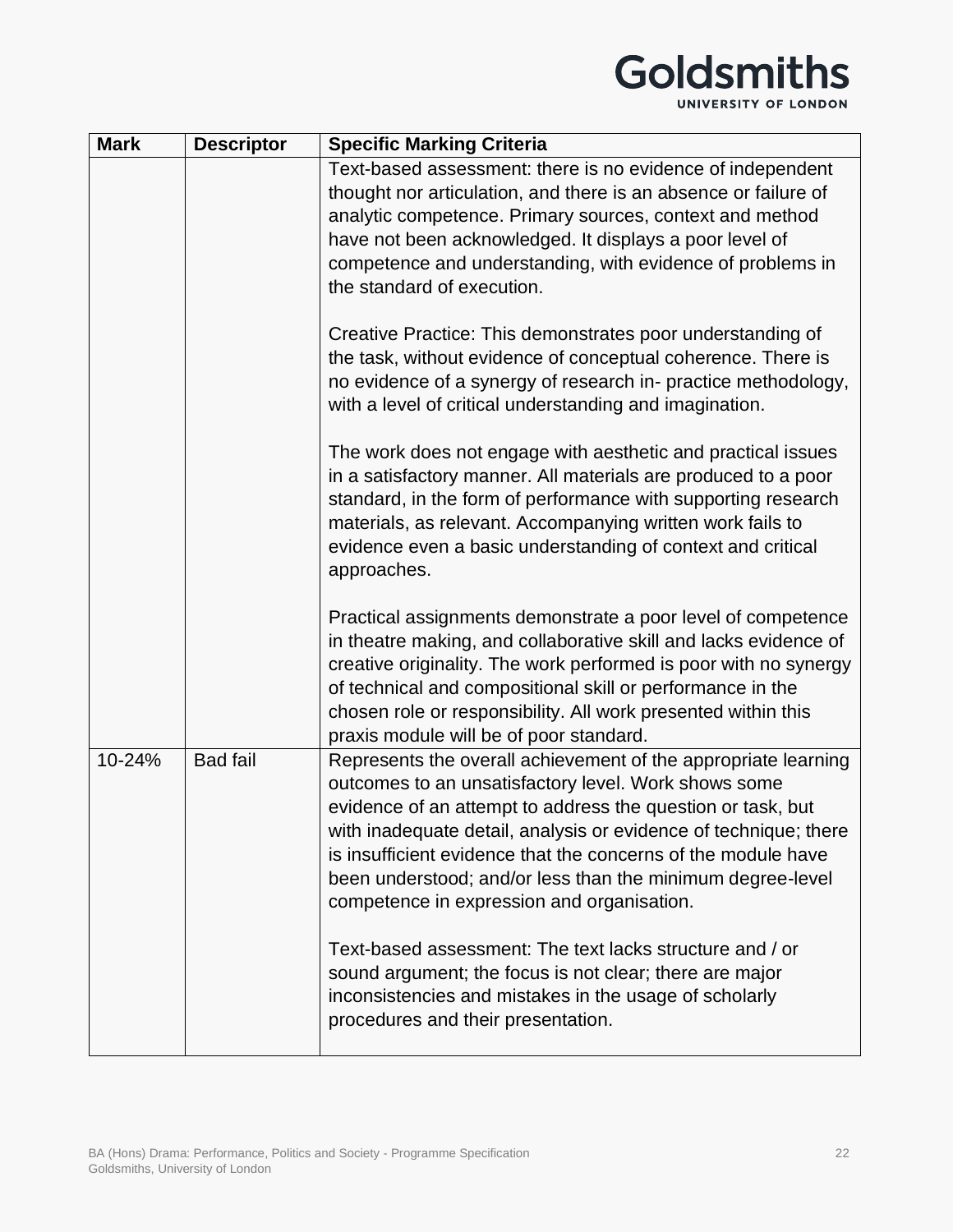#### **Mark Descriptor Specific Marking Criteria** Creative Practice: Creative work demonstrates some engagement with the task set but will fail to meet honours standards. 1-9%  $\blacksquare$  Very bad fail  $\blacksquare$  A submission that does not even attempt to address the specified learning outcomes (shall be deemed a non-valid attempt and module must be re-sat). 0% Non submission or plagiarised A categorical mark representing either the failure to submit an assessment or a mark assigned for a plagiarised assessment.

Goldsmitl

UNIVERSITY OF LONDON

## **How the programme is structured**

The programme is offered as a full-time three-year study leading to a degree in Performance, Politics and Society. It offers the analytical, critical, historical, practical, creative and applied study of a variety of modes of performance. All students take the equivalent of 360 Cats (120 CATS at each level).

All modules in year 1 are compulsory and they are designed to provide an introduction to the critical thinking and methodological approach to the subject that will form the basis of their studies. These modules prepare the students by providing them with the tools to interrogate and begin take responsibility for their own learning. The 120 CATS offered in year 2 (Level 5 FHEQ) provide a wide range of optional elements designed to help students make choices and focus on the specialised nature of the subject. In year 3 (Level 6 FHEQ), 120 CATS offered across the three modules emphasise the political, cultural, historical and social specificity of the subject in a study environment in which students have an increased responsibility for their own learning as well as being able to develop their specialist interests via both the Major Research Project and the options in Theatre Making 3 Laboratories and Projects and Culture and Performance B.

The optional elements in years 2 and 3 listed below are indicative. The availability of options each year is driven by staff research interests, availability and current issues in the field:

### **Year Two (Level 5 FHEQ):**

### Elements of Theatre History (15 CATS)

Comprising one option from the following (indicative): British Alternative Theatre History, Elements of African Theatre History, French Theatre, Greek Theatre, Polish Theatre, Irish Renaissance and Revolution, Spanish and Catalan Theatre, Shakespeare/Renaissance Theatre, American Theatre in the mid 20th century, Russian Theatre, Italian Theatre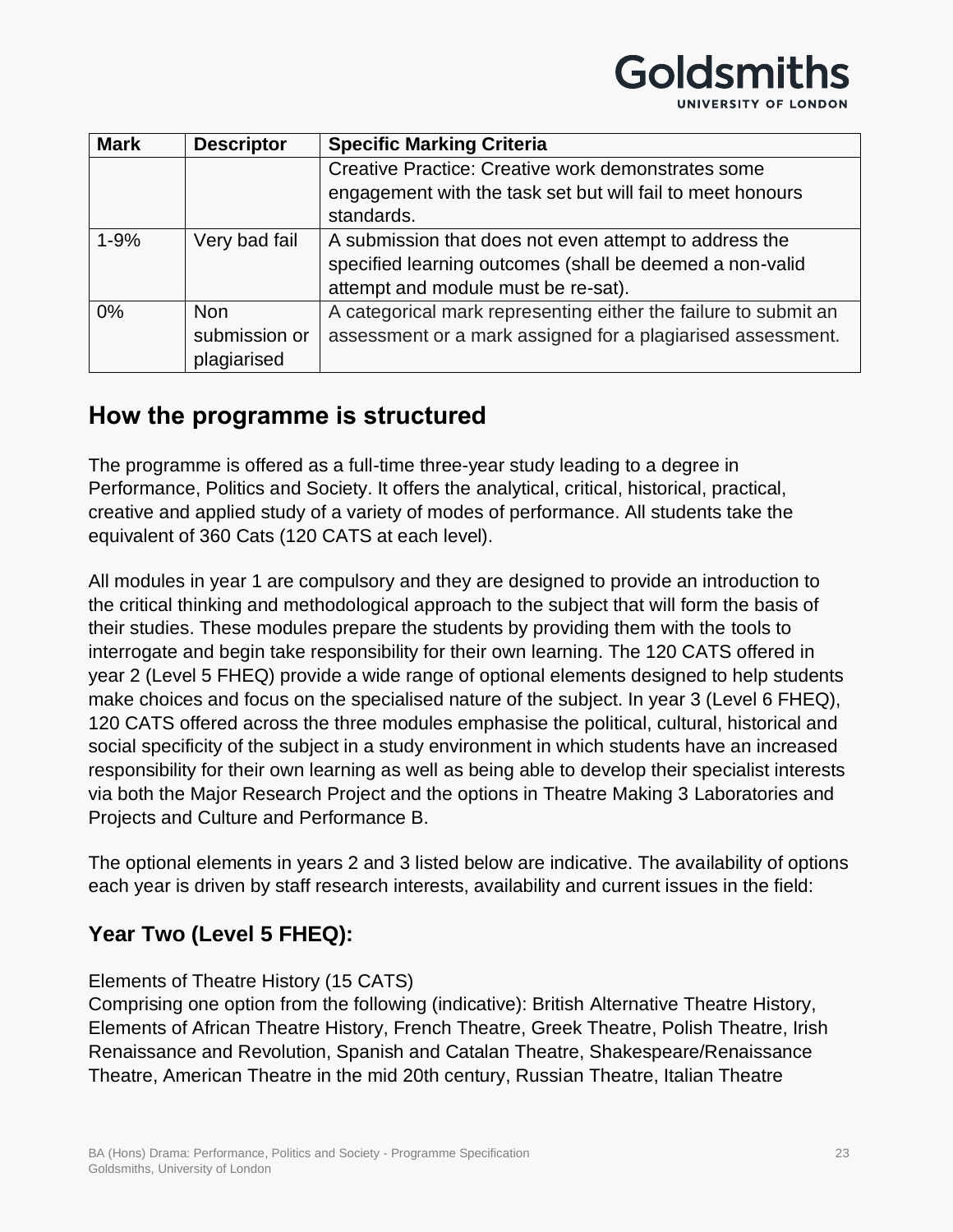

Questions of Performance (30 CATS)

Comprising two options from the following (indicative): Audience, Emotion, Character 1 and 2, Play, Performing the Community, The Self, Gender, Memory, Voice/Text, Image.

Modernisms and Postmodernity B (15 CATS)

Indicative Options: Bertolt Brecht and Political Theatre; Post-colonial Theatre; Theatre and the Artistic Avant Garde; Samuel Beckett: Performance, Writing and Philosophy; Women, Feminism and Playwriting; Activism and the Theatrical Avant Garde; Postmodern Gender, Identity and Queer Theory

Contexts of Practice Placement/Observations (15 CATS)

A work based placement or extended observation of professional practice, based on staff expertise, industry links and student interests

### **Year 3 (Level 6 FHEQ):**

Culture and Performance B (15 CATS)

Indicative options: Art and Japan; Modern Black, British and American Drama; Translation across Languages, Cultures, Genres; Theatre as Learning Medium; Performances of Protest, Resistance and Rebellion

Major Research Project (Compulsory) Either: 9 – 10,000 word Dissertation or Practice-as-Research plus 6,000 words (45 CATS)

Tutored from all members of staff according to student research interests and staff specialisms

Theatre Making 3 (15+30 CATS) Students choose to specialise in one of the following: Live Art, Performing and New Writing, Devised Performance, Applied Theatre

### **Academic year of study 1**

| <b>Module Title</b>         | <b>Module Code</b> | <b>Credits</b> | Level          | <b>Module Status</b> | Term |
|-----------------------------|--------------------|----------------|----------------|----------------------|------|
| <b>Critical Dialogues A</b> | DR51003D           | 15             | 4              | Compulsory           |      |
| Introduction to Dramaturgy  | DR51014B           | 15             | $\overline{4}$ | Compulsory           |      |
| Processes of Performance:   | <b>DR51015A</b>    | 15             | $\overline{4}$ | Compulsory           |      |
| The Ensemble                |                    |                |                |                      |      |
| <b>Critical Dialogues B</b> | <b>DR51003E</b>    | 15             | 4              | Compulsory           | 2    |
| Scenography                 | <b>DR51013C</b>    | 15             | $\overline{4}$ | Compulsory           | っ    |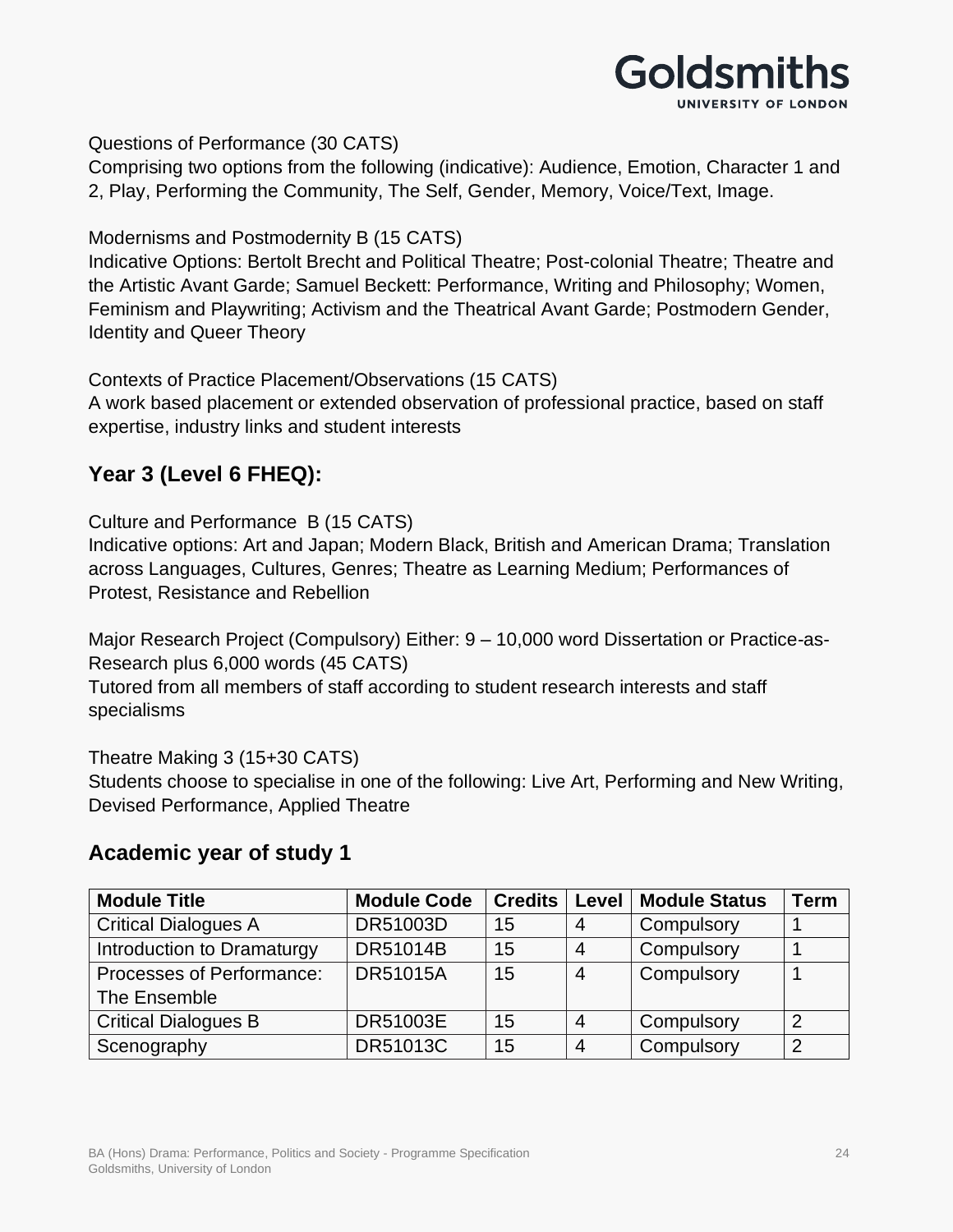

UNIVERSITY OF LONDON

| <b>Module Title</b>         | <b>Module Code</b> | <b>Credits</b> |    | Level   Module Status | Term           |
|-----------------------------|--------------------|----------------|----|-----------------------|----------------|
| Processes of Performance:   | <b>DR51017A</b>    | 15             | -4 | Compulsory            | $\overline{2}$ |
| Politics of Play, Plays and |                    |                |    |                       |                |
| Playing                     |                    |                |    |                       |                |
| Theatre Making 1            | DR51012D           | 30             | -4 | Compulsory            | -3             |

## **Academic year of study 2**

| <b>Module Title</b>             | <b>Module Code</b> | <b>Credits</b> | Level | <b>Module Status</b> | <b>Term</b>    |
|---------------------------------|--------------------|----------------|-------|----------------------|----------------|
| One 15 credit module from       |                    | 15             | 5     | Compulsory           |                |
| the list of Elements of         |                    |                |       |                      |                |
| Theatre History modules         |                    |                |       |                      |                |
| Modernisms and                  | <b>DR52019D</b>    | 15             | 5     | Compulsory           | $1 - 3$        |
| Postmodernity A                 |                    |                |       |                      |                |
| <b>Questions of Performance</b> | <b>DR52016G</b>    | 30             | 5     | Compulsory           | 1              |
| One module chosen from the      |                    | 15             | 5     | Compulsory           | $\overline{2}$ |
| Modernisms and                  |                    |                |       |                      |                |
| Postmodernity B optional        |                    |                |       |                      |                |
| modules                         |                    |                |       |                      |                |
| <b>Contexts of Practice</b>     | <b>DR52022A</b>    | 15             | 5     | Compulsory           | $2 - 3$        |
| Creativity and Culture A:       | <b>DR52023A</b>    | 15             | 5     | Compulsory           | 3              |
| Contexts                        |                    |                |       |                      |                |
| Creativity and Culture B:       | <b>DR52024A</b>    | 15             | 5     | Compulsory           | 3              |
| Crafts                          |                    |                |       |                      |                |

## **Academic year of study 3**

| <b>Module Title</b>              | <b>Module Code</b> | <b>Credits</b> | Level | <b>Module Status</b> | <b>Term</b>    |
|----------------------------------|--------------------|----------------|-------|----------------------|----------------|
| <b>Culture and Performance A</b> | DR53033D           | 15             | 6     | Compulsory           |                |
| One module chosen from the       |                    | 15             | 6     | Compulsory           | $\overline{2}$ |
| list of Culture and              |                    |                |       |                      |                |
| Performance B option             |                    |                |       |                      |                |
| modules                          |                    |                |       |                      |                |
| Theatre Making 3                 | Various            | 15             | 6     | Compulsory           |                |
| Laboratories and Projects        |                    |                |       |                      |                |
| Theatre Making 3                 | Various            | 30             | 6     | Compulsory           | $2 - 3$        |
| <b>Laboratories and Projects</b> |                    |                |       |                      |                |
| Major Research project           | <b>DR53043A</b>    | 45             | 6     | Compulsory           | $1 - 2$        |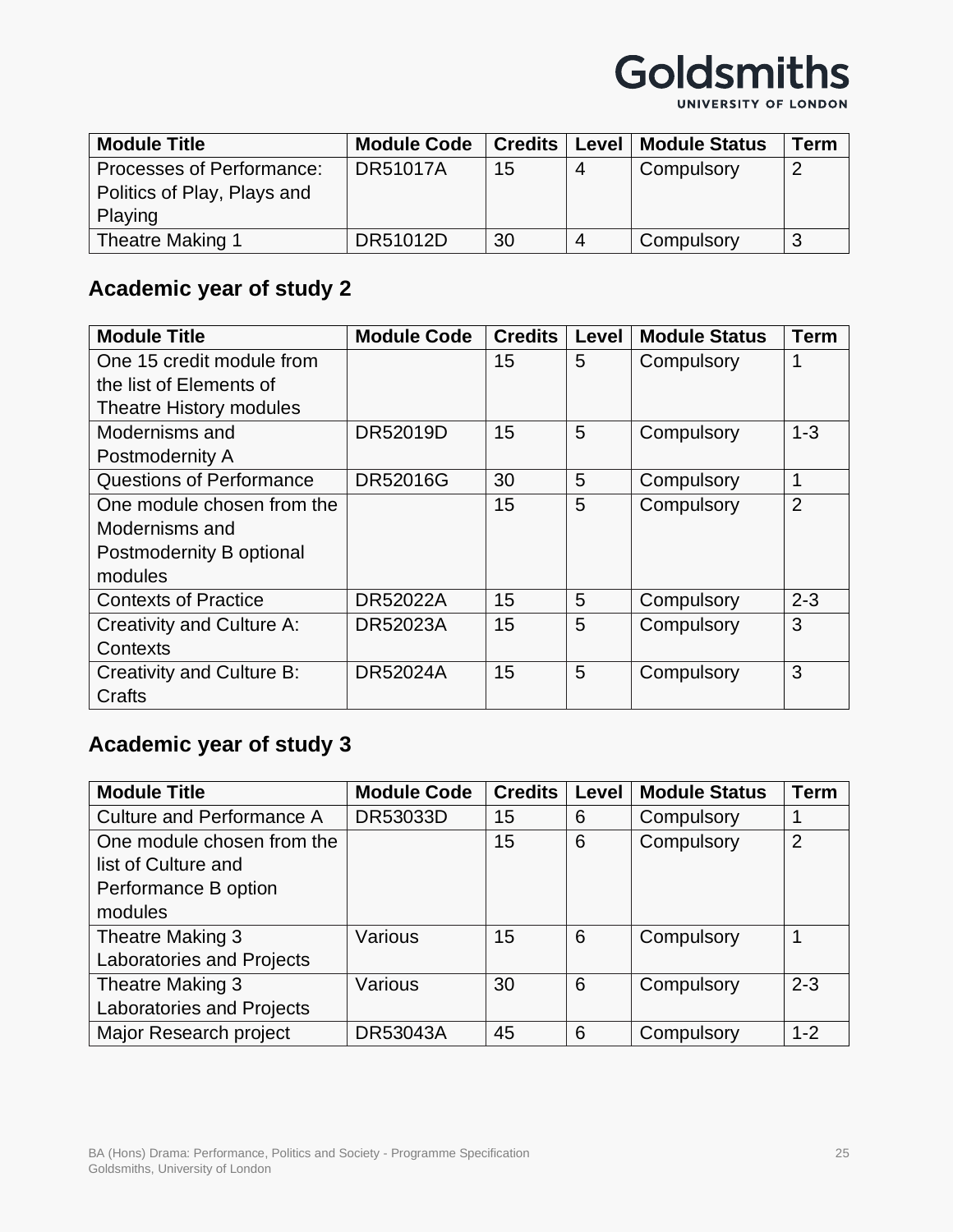

## **Academic support**

Support for learning and wellbeing is provided in a number of ways by departments and College support services who work collaboratively to ensure students get the right help to reach their best potential both academically and personally.

All students are allocated a Personal Tutor (one in each department for joint programmes) who has overall responsibility for their individual progress and welfare. Personal Tutors meet with their student at least twice a year either face-to-face, as part of a group and/or electronically. The first meeting normally takes place within the first few weeks of the autumn term. Personal Tutors are also available to students throughout the year of study. These meetings aim to discuss progress on modules, discussion of the academic discipline and reports from previous years if available (for continuing students). This provides an opportunity for progress, attendance and assessment marks to be reviewed and an informed discussion to take place about how to strengthen individual learning and success.

All students are also allocated a Senior Tutor to enable them to speak to an experienced academic member of staff about any issues which are negatively impacting their academic study and which are beyond the normal scope of issues handled by Programme Convenors and Personal Tutors.

Students are provided with information about learning resources, the [Library](https://www.gold.ac.uk/library/) and information available on **Learn.gold (VLE)** so that they have access to department/ programme handbooks, programme information and support related information and guidance.

Taught sessions and lectures provide overviews of themes, which students are encouraged to complement with intensive reading for presentation and discussion with peers at seminars. Assessments build on lectures and seminars so students are expected to attend all taught sessions to build knowledge and their own understanding of their chosen discipline.

All assessed work is accompanied by some form of feedback to ensure that students' work is on the right track. It may come in a variety of forms ranging from written comments on a marked essay to oral and written feedback on developing projects and practice as they attend workshops*.*

Students may be referred to specialist student services by department staff or they may access support services independently. Information about support services is provided on the [Goldsmiths website](https://www.gold.ac.uk/students/) and for new students through new starter information and induction/Welcome Week. Any support recommendations that are made are agreed with the student and communicated to the department so that adjustments to learning and teaching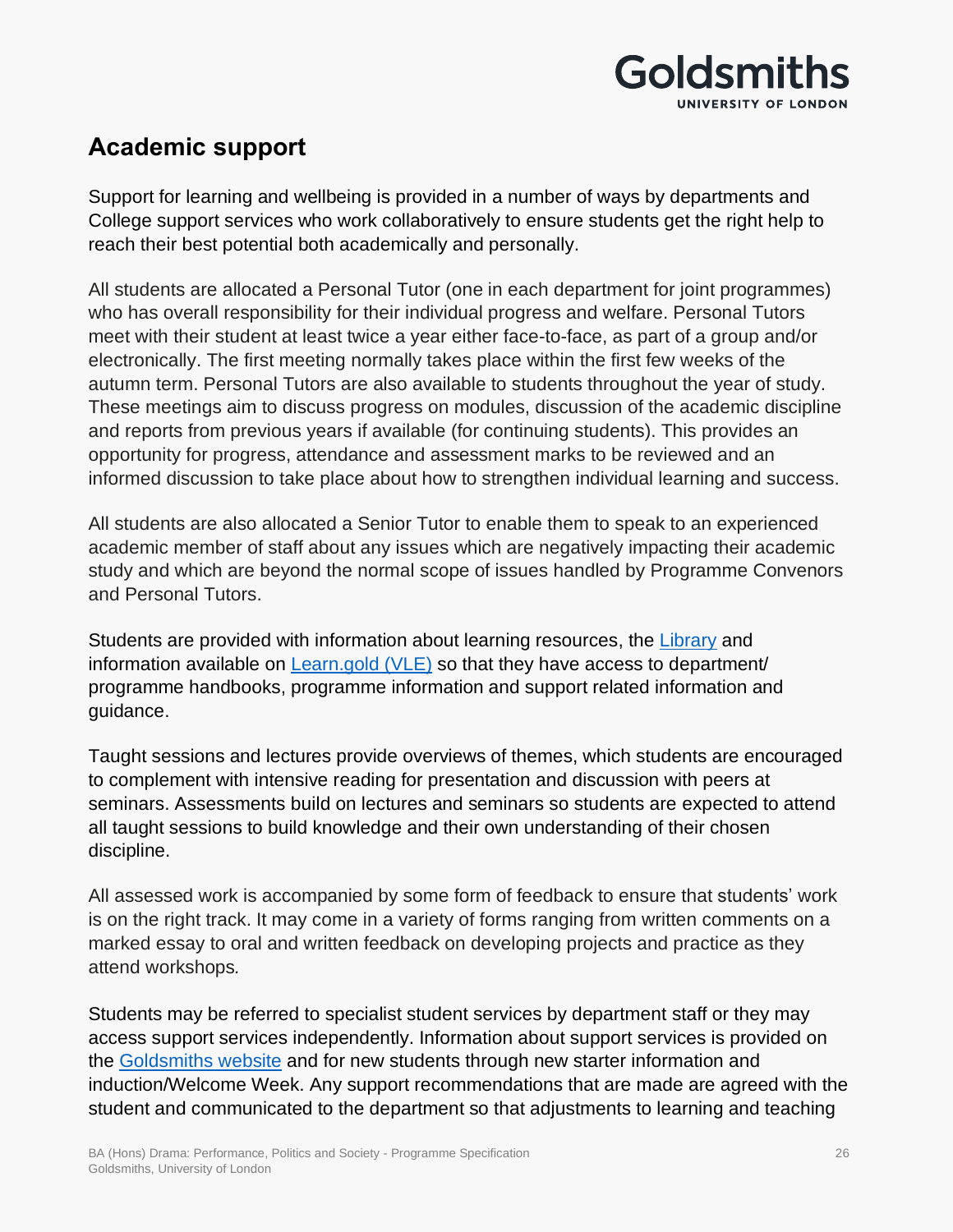

are able to be implemented at a department level and students can be reassured that arrangements are in place. Opportunities are provided for students to review their support arrangements should their circumstances change. The [Disability](https://www.gold.ac.uk/students/disability-support/) and [Wellbeing](https://www.gold.ac.uk/students/wellbeing/) Services maintain caseloads of students and provide on-going support.

The [Careers Service](https://www.gold.ac.uk/careers/) provides central support for skills enhancement, running [The Gold](https://www.gold.ac.uk/students/gold-award/)  [Award](https://www.gold.ac.uk/students/gold-award/) scheme and other co-curricular activities that are accredited via the Higher Education Achievement Report [\(HEAR\)](https://www.gold.ac.uk/hear/).

The [Academic Skills Centre](https://www.gold.ac.uk/asc/) works with academic departments offering bespoke academic literacy sessions. It also provides a programme of academic skills workshops and one-toone provision for students throughout the year.

## **Links with employers, placement opportunities and career prospects**

We know from the large numbers that stay in touch with the Theatre and Performance department (both home and overseas) that the current degrees provide them with a range of skills that are attractive to employers in a large number of different areas. The PPS degree will complement and enhance the department's emphasis on graduate employability, as it aims to endow students with a broad range of subject-specific and transferable skills that are directly relevant to our 21st-century globalised world. The degree offers a rich array of modules that equip students with skills in applied theatre practice, community development, drama education, and political, economic, and cultural theory. In addition, the department's Personal and Professional Development programme aims to provide students with the self-confidence and initiative to begin to develop their portfolios as young artist/scholars/practitioners as well as to gain a better understanding of the ways in which their academic and practical skills can be applied and transferred to a range of other careers. The programme also includes special events that bring current students in touch with graduates in order to facilitate creative collaborations and networking, generate a sense of community, and celebrate the range of possibilities that are available. Our industry links and staff expertise encompass a wide array of cultural practices and issue areas, and this will enable students to develop their own areas of focus as they progress through the degree. Students who complete this degree can be expected to gain employment in a wide range of sectors, including professional artistic practice, community theatre, education, socially-engaged performance making, political advocacy and campaigning, activism, media and more.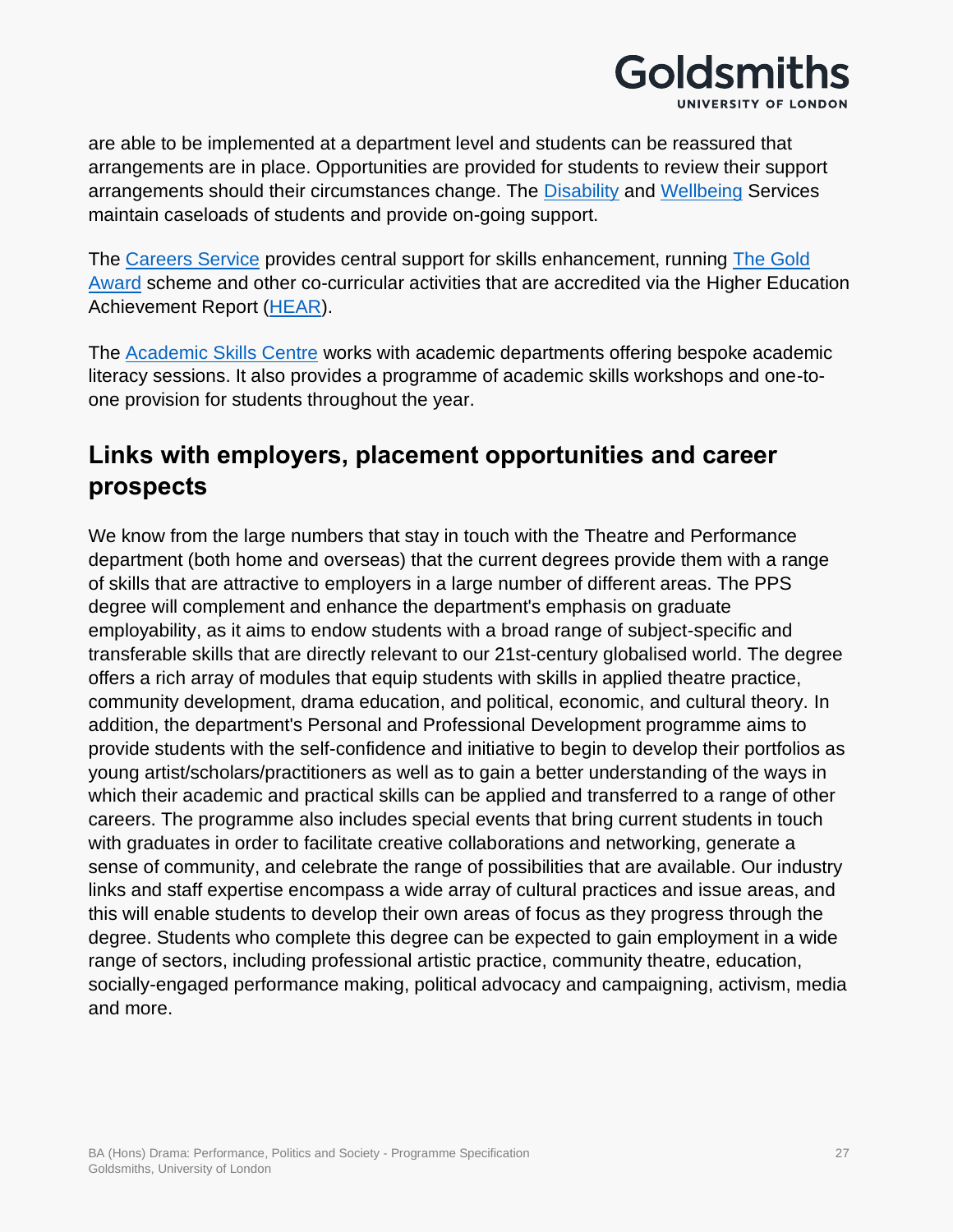

## **The requirements of a Goldsmiths degree**

Undergraduate degrees have a minimum total value of 360 credits. Some programmes may include a year abroad or placement year and this may be reflected in a higher total credit value. Programmes are composed of individual modules, each of which has its own credit value. Full-time students take modules to the value of 120 credits each year and part-time students not less than 45 credits and not more than 90 credits each year. If a programme has a part-time pathway, the structure will be set out in the section "How the programme is structured" above. Each full-time year corresponds to a level of the Framework for Higher Education Qualifications (FHEQ), as follows:

Year  $1 =$  Level 4 Year  $2 =$  Level 5 Year  $3 =$  Level 6

More detailed information about the structure and requirements of a Goldsmiths degree is provided in the [Goldsmiths Qualifications and Credit Framework.](https://www.gold.ac.uk/media/docs/gam/Qualifications-and-Credit-Framework.pdf)

### **Modules**

Modules are defined as:

- "Optional" which can be chosen from a group of modules
- "Compulsory" which must be taken as part of the degree
- "Compulsory (Non-compensatable)" Some compulsory modules are central to the achievement of a programme's learning outcomes. These are designated as "Noncompensatable" for that programme and must therefore be passed with a mark of at least 40% in order to pass the module.

### **Progression**

Full-time students are required to have passed modules to a minimum of 90 credits before proceeding to the next year. Part-time students must normally pass new modules to a minimum value of 45 credits before proceeding to the next year.

In addition, some programmes may specify particular modules which must be passed, irrespective of the minimum requirements, before proceeding to the next year.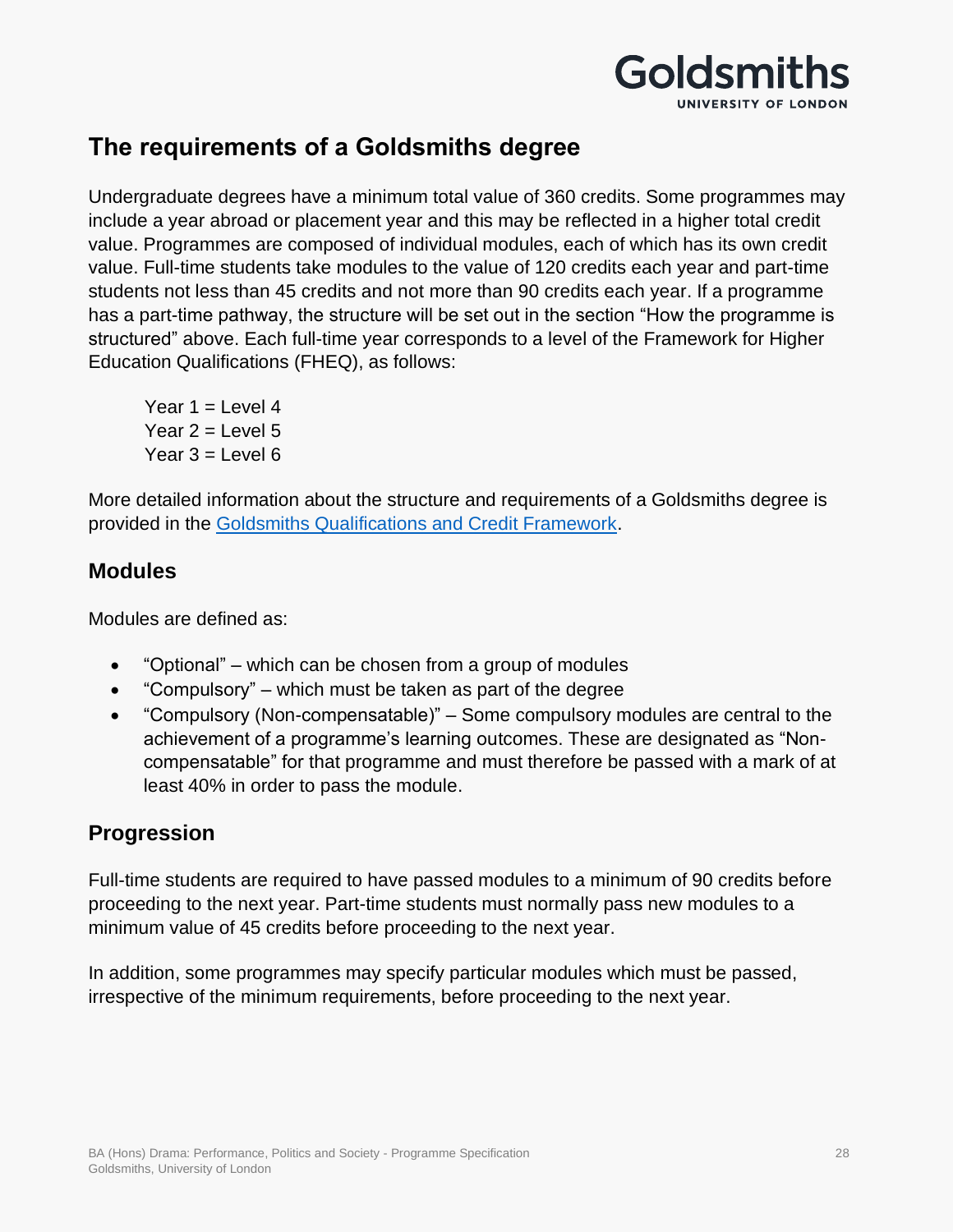

### **Award of the degree**

In order to graduate with a classified degree, students must successfully complete modules to the minimum value of 360 credits, as set out within the section "The requirements of a Goldsmiths degree" above. A failed module with a mark of 35-39% may be compensated (treated as if it has been passed) so long as the average mean mark for all 120 credits at that level is 45% or above and the module has not been defined as "Non-compensatable". No more than 60 credits may be compensated this way across a programme and no more than 30 credits at any one level.

### **Classification**

Final degree classification will usually be calculated on the basis of a student's best marks for modules equivalent to 90 credits at Level 4, 105 credits at level 5 and 105 credits at level 6, applying a relative weighting of 1:3:5 to modules at level 4, 5 and 6 respectively.

Degrees are awarded with the following classifications:

1st: First Class – 70%+ 2.1: Upper Second – 60-69% 2.2: Lower Second – 50-59% 3rd: Third – 40-49%

Students who, following the application of compensation and having used all their permitted resit attempts, have passed modules to the value of 300-345 credits, at least 60 of which are at level 6 may be awarded a pass degree.

More detail on the [calculation of the final classification](https://www.gold.ac.uk/students/assessments/undergraduate-final-result-calculation/) is on our website.

### **Interim exit awards**

Some programmes incorporate interim exit points of Certificate of Higher Education and/or Diploma of Higher Education, which may be awarded on the successful completion of modules to the value of 120 credits at level 4 or 240 credits (120 of which at level 5) respectively. The awards are made without classification.

When these awards are incorporated within the programme, the relevant learning outcomes and module requirements will be set out within the "What you will be expected to achieve" section above.

The above information is intended as a guide, with more detailed information available in the [Goldsmiths Academic Manual.](https://www.gold.ac.uk/gam/)